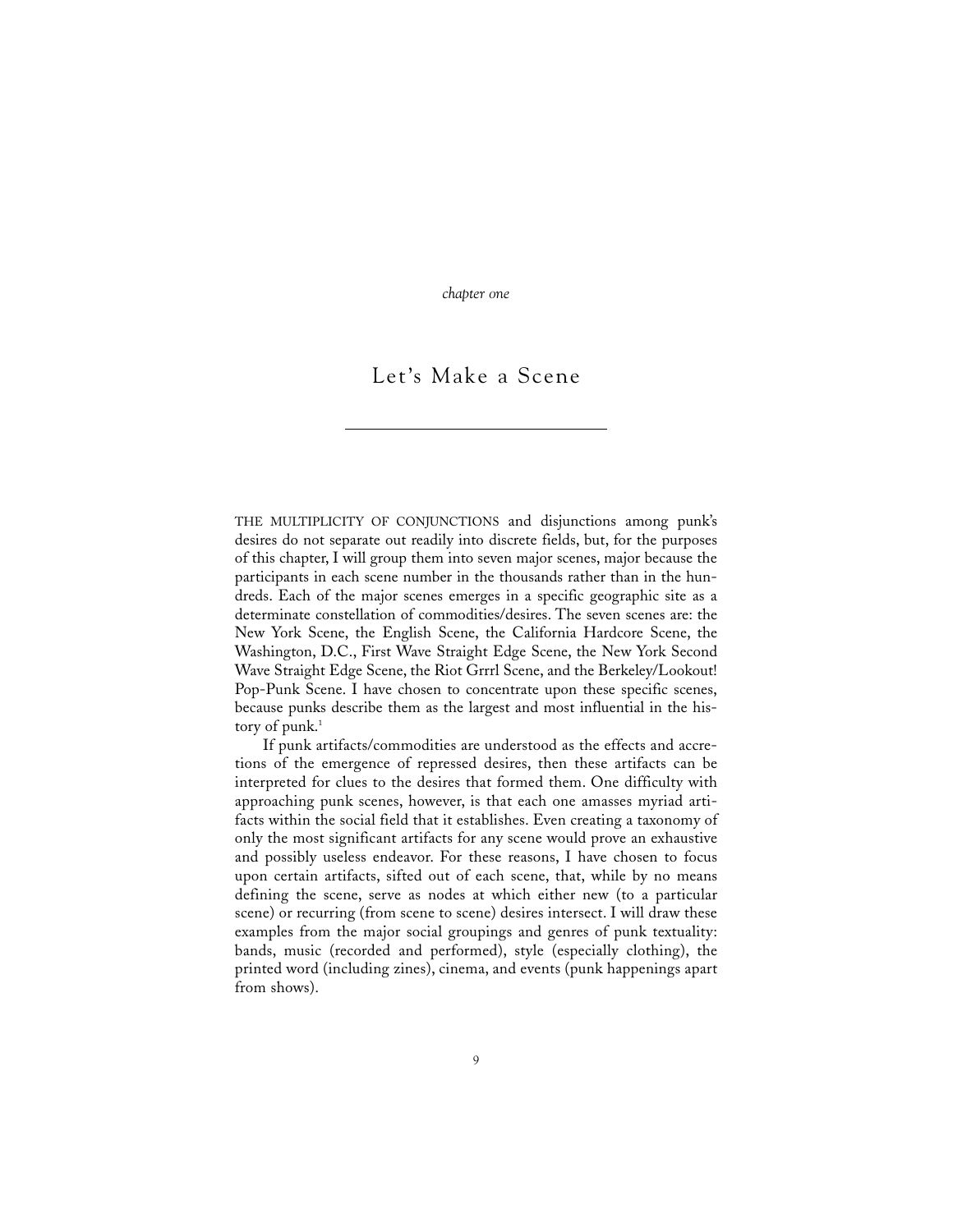## THE NEW YORK SCENE

The New York Scene emerged in 1974, lasted through 1976, and was centered around two small nightclubs, CBGB and OMFUG (the name of *one* of the clubs; the initials stand for Country Bluegrass, Blues and Other Music for Uplifting Gormandizers) on Bowery Street in lower Manhattan and Max's Kansas City in Greenwich Village (also in Manhattan).<sup>2</sup> The bands most integral to establishing the scene included the Ramones, Television, Patti Smith, and Blondie; later, Suicide, the Dictators, the Heartbreakers, Richard Hell and the Voidoids, Talking Heads, and the Dead Boys, all attracted to the hype around the clubs, bands, and New York, joined the scene. The epicenter for the scene, however, was CBGBs and the Ramones that, together, serve as a locus where several of punks' early desires intersect.

Hilly Kristal opened CBGBs in March 1974, when very few venues in New York City booked underground rock bands. Clinton Heylin defines "underground" in the context of the New York Scene as a term referring to "bands self-consciously aligned with noncommercial popular music trends. More specifically, it refers to New York City bands supported by cult followings developed through live performances at local nightclubs rather than recording contracts and mass media hype" (135). Writing for *The Nation,* Mark Crispin Miller notes that, in 1974, the "Big Six" major record companies—Warner, CBS, PolyGram, RCA, MCA, and Capitol-EMI—controlled 81 percent of the U.S. market share (11). In short, when Kristal opened CBGBs, commercial music could be equated with the Big Six; all other record labels and unsigned bands were considered "underground" or noncommercial, provided that they did not appear to be aping the aesthetic choices of commercial acts in the hope of obtaining recording contracts.

In 1974, CBGBs became the only club in New York dedicated exclusively to underground music,<sup>3</sup> and Kristal charged patrons one dollar to see unsigned bands play there. Read as an artifact, CBGBs attests to one of the most fundamental desires that constitutes not only punk's first scene but all of punk: the desire to resist the commercial realm, and especially commercial music the Big Six in 1974. This desire is synonymous with punks' felt need to escape from the realm of the economic. In 1964, Herbert Marcuse defined "economic freedom" as "freedom from the economy—from being controlled by economic forces and relationships; freedom from the daily struggle for existence, from earning a living" (4). Although I do not read CBGBs as expressive of a desire for anything as profound or sweeping as Marcuse's "economic freedom," the club does represent early punks' desire to establish a realm not wholly conditioned by economics, a realm in which music and entertainment could concern themselves with something other than making money. Under capitalism, the club could not wholly succeed in this endeavor; Kristal did charge a dol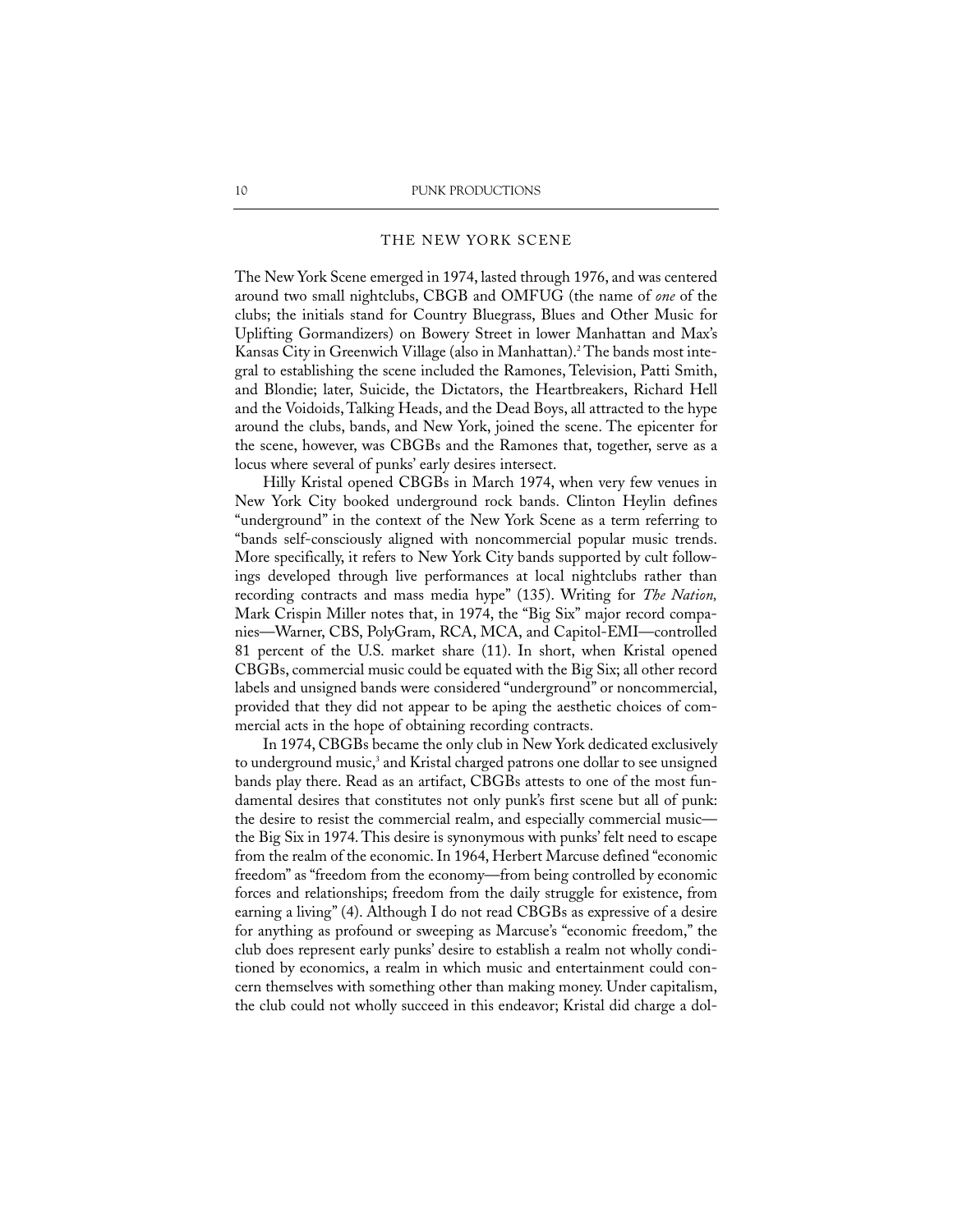lar, but this token charge downplayed the role of economics in the realm of punk, as did the underground aspect of the bands. The fact that the bands and Kristal were not making much money, while the audience was not parting with much of its money, allowed for the possibility that both audiences and bands gathered at CBGBs for predominantly noneconomic reasons. The audience did not come solely to purchase entertainment, and the musicians did not come solely to earn a living.

However, CBGBs was a bar, and although Kristal did not charge customers much to see bands they still had to purchase their alcohol. Participants in the first three punk scenes—New York, London, and California—were famous for their excessive drug and alcohol use, which contributed to the deaths of many band and scene members. These well-publicized deaths, and especially the drug-related deaths of Sid Vicious and his girlfriend, Nancy Spungen, forged associations, for punks and non-punks, between punks and drugs that continue to linger, even where they no longer actually exist (such as in the Straight Edge Scenes).4

CBGBs was (and still is) a small nightclub. Tricia Henry notes that its size "allowed freedom of movement of the audience [and] close proximity to and interaction with the performers.... This was a far cry from what was by then a traditionally distant physical relationship maintained between performers and their audiences at rock concerts" (53). She adds that "band members mingled with the audience before and after a set, and watched other groups" (53). The club's layout materially renders another of the desires that constituted the New York Scene: the desire to erode the difference between performer and audience member, to allow these roles to become interchangeable so that any audience member could also be a performer and vice versa. This desire finds its expression in the literal proximity between band member and audience member in CBGBs: it is a small step from the floor to the stage.

Simon Frith describes early punk as, in part, "a challenge to the multinationals' control of mass music, an attempt to seize the technical and commercial means of music production" ("Art Ideology," 463). Frith's Marxian claim that punks seize the means of production correlates with Jacques Attali's concept of "composition" in *Noise: The Political Economy of Music* (1977). As Susan McClary explains in her 1984 afterword to this book, "It is this demystified yet humanly dignified activity [the creation of music] that Attali wishes to remove from the rigid institutions of specialized musical training in order to return it to all members of society. For in Attali's eyes, it is only if the individuals in society choose to reappropriate the means of producing art themselves that the infinite regress of Repetition . . . can be escaped" (156). For Attali, taking control over composition allows people to avoid Repetition and, with it, the reproduction of the dominant mode of production. The desire of the New York punks to be both audience members and performers suggests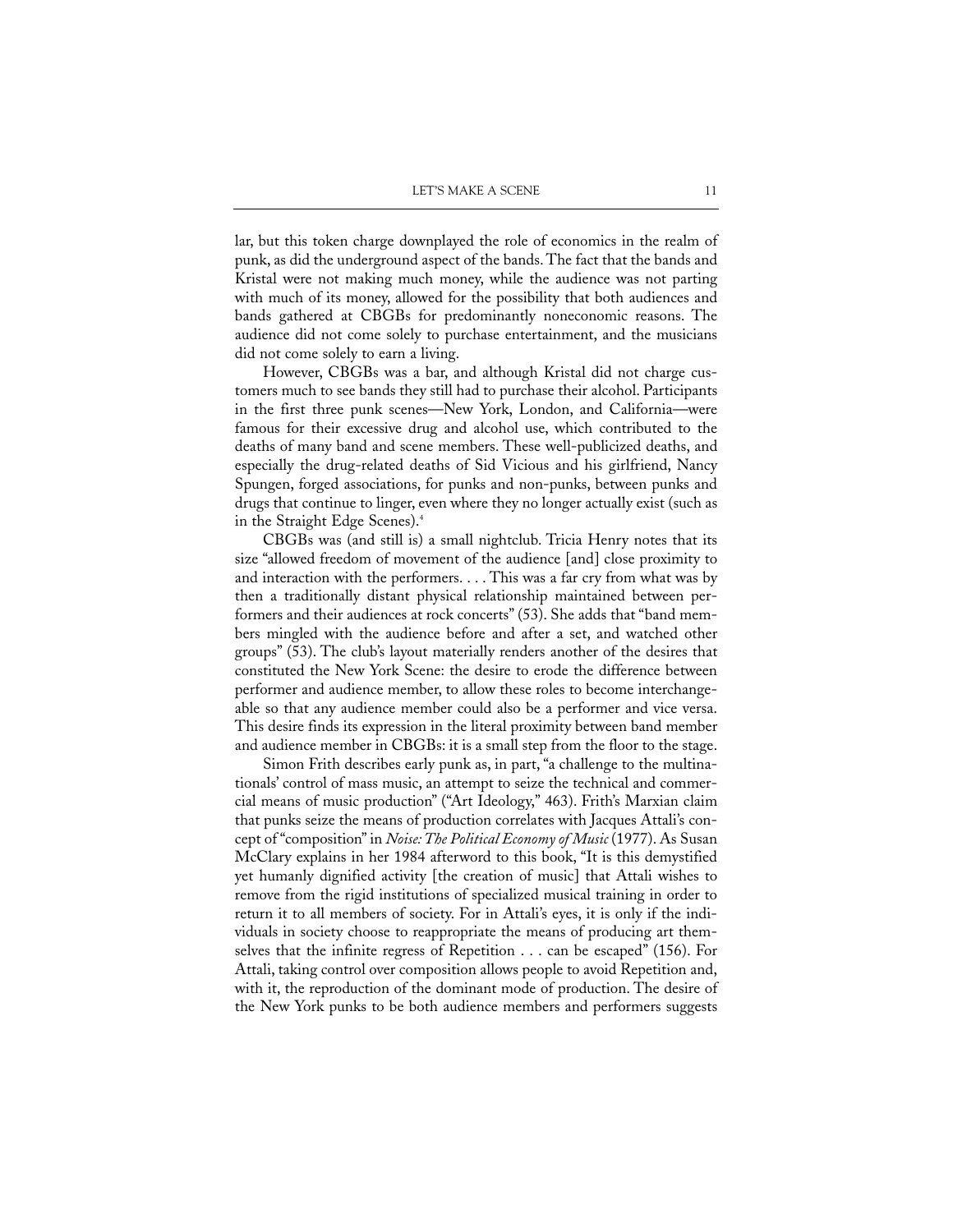that they intuit what is at stake for them: if they cannot make music without passing through the commercial mechanisms that will condone their music making, then most of them will never make music at all, and each new musician or set of musicians will merely reproduce the already-existing mode of music production that the Big Six oversees.

In the conclusion to *Noise,* having built toward them gradually, Attali finally advances these conclusions on what "composition"/"composing," or seizing the means of music production, means or could mean:

We are all condemned to silence—unless we create our own relation with the world and try to tie other people into the meaning we thus create. That is what composing is. Doing solely for the sake of doing, without trying artificially to recreate the old codes in order to reinsert communication into them. Inventing new codes, inventing the message at the same time as the language. Playing for one's own pleasure, which alone can create the conditions for new communication. A concept such as this seems natural in the context of music. But it reaches far beyond that: it relates to the emergence of the free act, self-transcendence, pleasure in being instead of having. (134)

The New York Scene did not bring to fruition all of the results that Attali imagines might grow out of composition, but it bore desires similar to Attali's and a partial enactment of his hopeful program. Beginning in 1974, punk tried to seize the means of music production within the context of its historical conditions of possibility: the New York Scene attempted to wrest the right to create music from the Big Six and thereby democratize that right. Describing the first punk scene, McClary comments that "[m]any of the original groups began as garage bands formed by people not educated as musicians who intended to defy noisily the slickly marketed 'nonsense' of commercial rock" (156).

Frith notes that, during the '70s, as the music industry became consolidated, the cost of producing rock albums rose until "the average 'rock 'n' roll album' cost between \$70,000 and \$100,000 in studio time, and any rock 'sweetening' (adding strings, for example) could add another \$50,000 to the bill; promotion budgets began at around \$150,000 and rose rapidly" (*Sound Effects,* 147). Although McClary claims that composition, as a force, attacks the "rigid institutions" of "musical training" (156), punk seeks to free music less from music schools and instructors than from the Big Six, the economic institutions that control the performance, recording, production, distribution, and promotion of rock music. In an interview in Legs McNeil and Gillian McCain's book, *Please Kill Me: The Uncensored Oral History of Punk,* Joey Ramone, the lead singer for the Ramones, invokes the economic desires that underlie punk when he congratulates himself and his band for how quickly and cheaply they recorded their first album *(The Ramones):*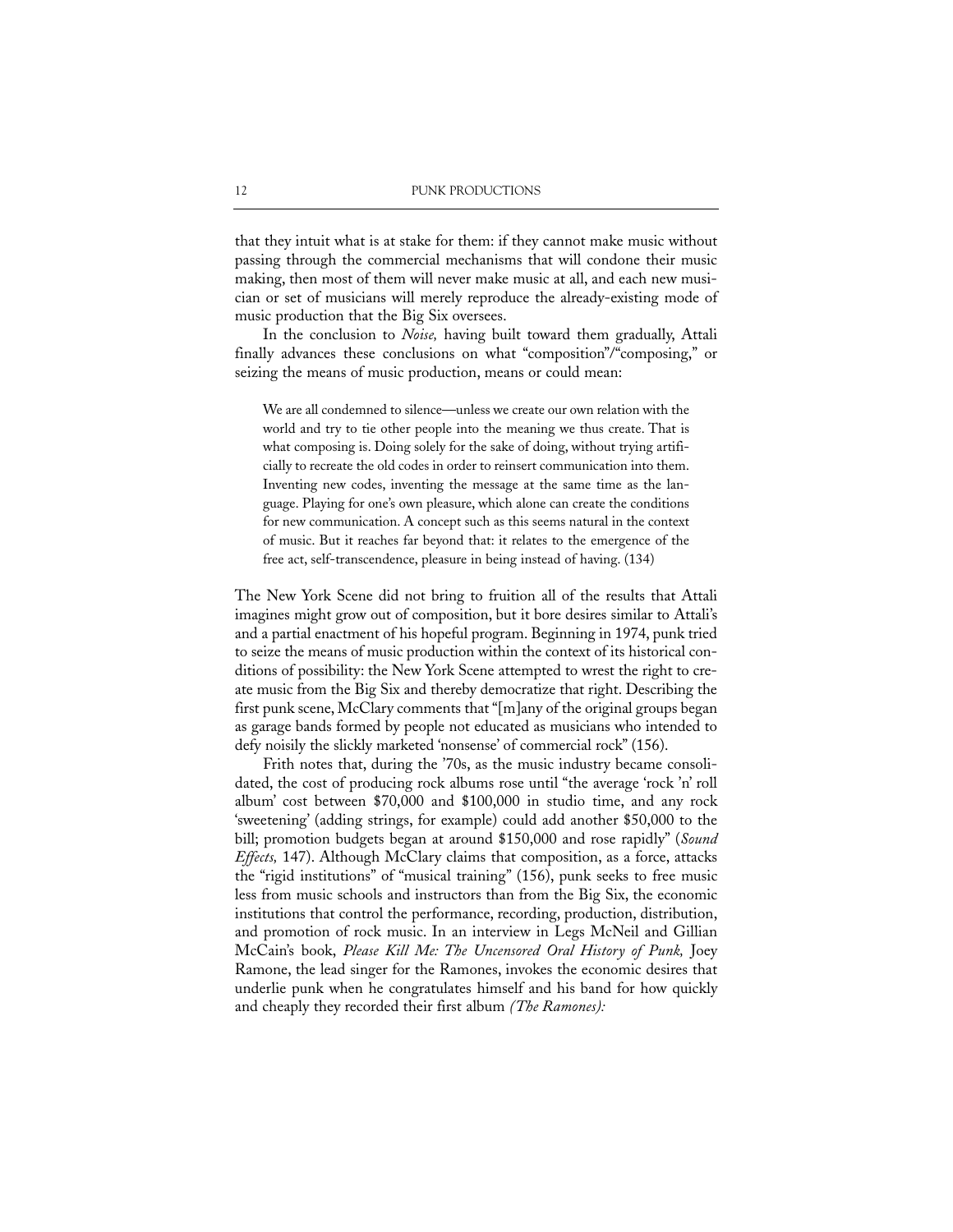Money wasn't tight yet—some albums were costing a half-million dollars to make and taking two or three years to record, like Fleetwood Mac and stuff. Doing an album in a week and bringing it in for sixty-four hundred dollars was unheard of, especially since it was an album that really changed the world. It kicked off punk rock and started the whole thing—as well as us. (229)

Despite Joey's hyperbolic claims, the first Ramones album and the cost of its production spoke to punk's desire to gain and democratize access to the means of production. Because the band's music could be produced so inexpensively, a small independent label such as Sire Records, run by Seymour Stein, could afford to sign the band in 1976 and release its first album without needing to sell millions of copies of it in order to recoup its investment in the band (Heylin, 254). Commenting upon Stein's reasons for fronting the money for Ramones albums, Craig Leon, the producer of *The Ramones,* notes that "they were very inexpensive records by industry standards, so why not?" (254). The specific set of economic conditions within the music industry that Frith describes explains why some of the New York scene's punk rock and especially the Ramones' music could be played, recorded, and produced cheaply enough to facilitate a shift within punk from music consumption to music production.5 Punk bands and the independent labels that grew up around them did not require the outlay of capital that the major labels did.

Many of punk's commentators have also understood punk as an attempt to open up the possibility of performance to people not formally trained in music. Neil Nehring, writing on the English punk scene, makes a comment that also applies to the New York Scene: "Performance . . . was a possibility that virtually everyone involved contemplated, with the do-it-yourself aesthetic of the music; the barre chords on guitar, simple but versatile chord forms, were a staple of punk" (315). (A barre chord is played by pressing one finger flat against the fret board of the guitar and strumming the strings with the other hand.) In terms of difficulty, most guitar chords are no easier to learn than single notes; each chord or note requires a specific positioning of the fingers. However, chords, which are produced when several notes are played together, fill out a band's sound in a way that individually played notes cannot. In order to avoid the time and money needed to learn to play the guitar well, technically speaking, guitarists in bands such as the Ramones learned to play a few chords, thereby becoming capable of producing a full sound, and they eliminated solos in order to sidestep the need to play lengthy "riffs" progressions of individual notes or combinations of chords and notes. What makes the first Ramones album an "unheard of" project, as Joey Ramone describes it, is its literally unheard aspects—its lack of solos. Instead, the Ramones popularized what has come to be known in punk—not pejoratively—as "three-chord punk."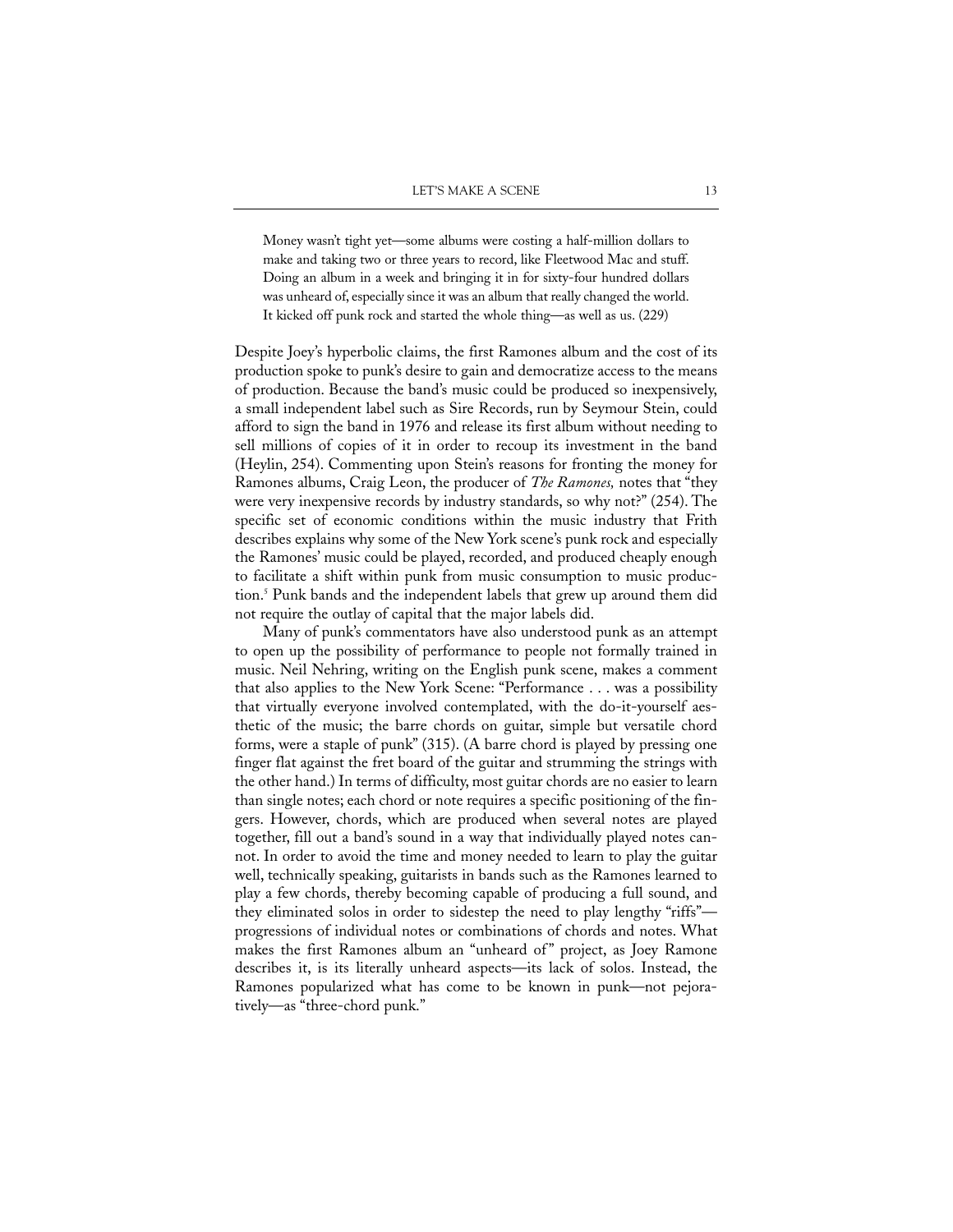The relative ease with which punk could be played contrasts with the "progressive rock"6 that in 1975 nudged its way into the U.S. charts when Led Zeppelin's *Physical Graffiti* (Swan Song/Atlantic) was the eighth-best-selling album of the year. Progressive rock bands such as Led Zeppelin required musicians who could play solos, because the songs tended to be long and inevitably contained lengthy guitar solos and, occasionally, solos for each instrument in the band. Dee Dee Ramone, the Ramones' bass player, recalls that when the Ramones first formed, its members "didn't know what to do when we started playing. We'd try some Bay City Rollers [a pop, rather than progressive, band] songs and we absolutely couldn't do that. We didn't know how. So we just started writing our own stuff and put it together the best we could" (McNeil and McCain, 183).

Although Nehring stresses the underlying assumption of Dee Dee's comment—that anyone could play punk—the sort of technical proficiency that progressive rock signifies, with its lengthy songs (by rock standards) and solos, was not actually necessary or prominent in much of the popular music of the mid-'70s. Led Zeppelin was the only progressive rock band that had a bestselling album between 1974 and 1976, and no progressive rock single made the yearly top forty for those years (Theroux and Gilbert). In 1974, when the Ramones began to play regularly at CBGBs, the top-grossing LPs in the United States were John Denver's *Greatest Hits* (RCA), Elton John's *Goodbye Yellow Brick Road* (MCA),<sup>7</sup> and Paul McCartney and Wings' *Band on the Run* (Apple). The top-selling single was Barbra Streisand's *The Way We Were* (Columbia) (Theroux and Gilbert, 231).<sup>8</sup> In 1975, two Elton John LPs (*Greatest Hits* [MCA] and *Captain Fantastic and the Brown Dirt Cowboy* [MCA]) occupied the first and third slots in the list of top ten albums, Earth, Wind and Fire's *That's the Way of the World* (Columbia) was second, and the top single of the year was Captain and Tennille's *Love Will Keep Us Together* (A&M). In 1976, the year that Sire released *The Ramones,* Peter Frampton's *Frampton Comes Alive* (A&M), Fleetwood Mac's *Fleetwood Mac* (Warner Brothers), and the Eagles' *Greatest Hits* (Asylum) were the top-grossing LPs, while Johnnie Taylor's *Disco Lady* (Columbia) was the top single. All of these top-selling albums and singles required immense outlays of capital from their labels to cover performance, recording, production, distribution, and promotion costs. However, none of the acts was a progressive rock release; they were all pop, with the possible exception of *Disco Lady*. Looked at in terms of the type of proficiency that rock could require, it seems clear that the barriers that prevented a rock fan from becoming the next Elton John or Peter Frampton were tied to economics more than to skill.

As I will explain in more detail in relation to the Sex Pistols, what passes as skill in the music industry changes over time. Beginning with the New York Scene, punks interrogated notions of skill in rock and pop and demonstrated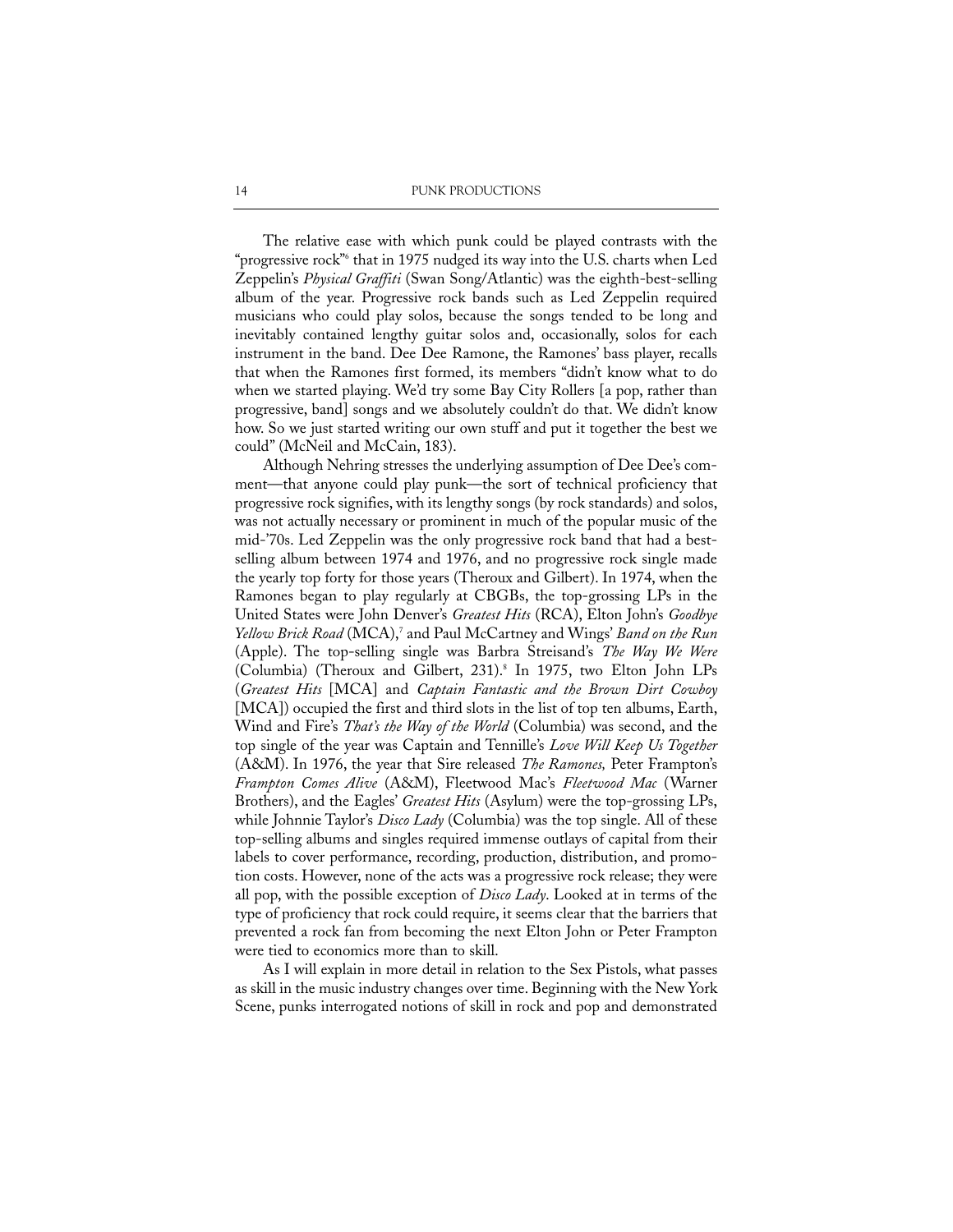that the owners of the means of production produced the ruling definitions of skill (to paraphrase Marx). In other words, it was not Elton John's greater skill that differentiated him from punk but the fact that the music industry capitalized him to a greater extent than the Ramones.

Although the first two desires that I draw from CBGBs and the Ramones, treated as artifacts, relate to economics—punks' attempt to carve out a social space that is not governed by money and their attempts to situate themselves within that realm as active participants by seizing control of the means of production, both from the Big Six and from progressive rock musicians—I do not mean to suggest that economic concerns were the only obstacles separating the New York punk scene from the Big Six or that all of the scene's desires were economic. The first scene's aesthetic choices also signified a social desire.

The New York punk scene bore the desire to create a realm of music production not wholly governed by economics, and the scene thereby raises two questions: if punks sense that the commercial sphere of music production represses what I propose are certain non-individuated desires and felt needs, then what are those desires? Can they be read in their desublimated forms in punk cultural productions? I have derived the desire to erode the barrier between audience and band member from the size of CBGBs and the interactions between audience and band members that it encourages. A desire for collectivity can also be read in CBGBs and the Ramones. As I mentioned above, CBGBs is a small club whose size prevented punk bands from establishing the sheer distance from their fans that the best-selling pop and rock bands of the mid-'70s could maintain in their "arena-rock" performances. Because the major labels' costs for producing rock music escalated throughout the '70s, their bands needed not only to tour but to tour the largest venues that they could fill, so that the labels could recoup the huge investments that they had made in them. Popular bands such as Elton John and John Denver could not afford to play shows in clubs the size of CBGBs. In contrast to arena-rock, CBGBs expresses, in a material form, punks' desire to resist the physical distance between popular performers and their audiences, which precludes collectivity.

The social desire for collectivity also took on aesthetic forms within punk's sound and style. From 1974 to 1976, punk reacted not only to the Big Six but to the cult of the pop star (and glam and glitter rock star) that the conditions that I have outlined above foster. First, since supposedly anyone can perform punk, its audiences do not feel compelled to lionize its performers. Additionally, the lack of solos in the music of the Ramones signifies a further move toward group rather than individual production. A solo trains an audience's attention upon a specific performer and grants her or him a type of identity within the rock world by showcasing individuated skills. Without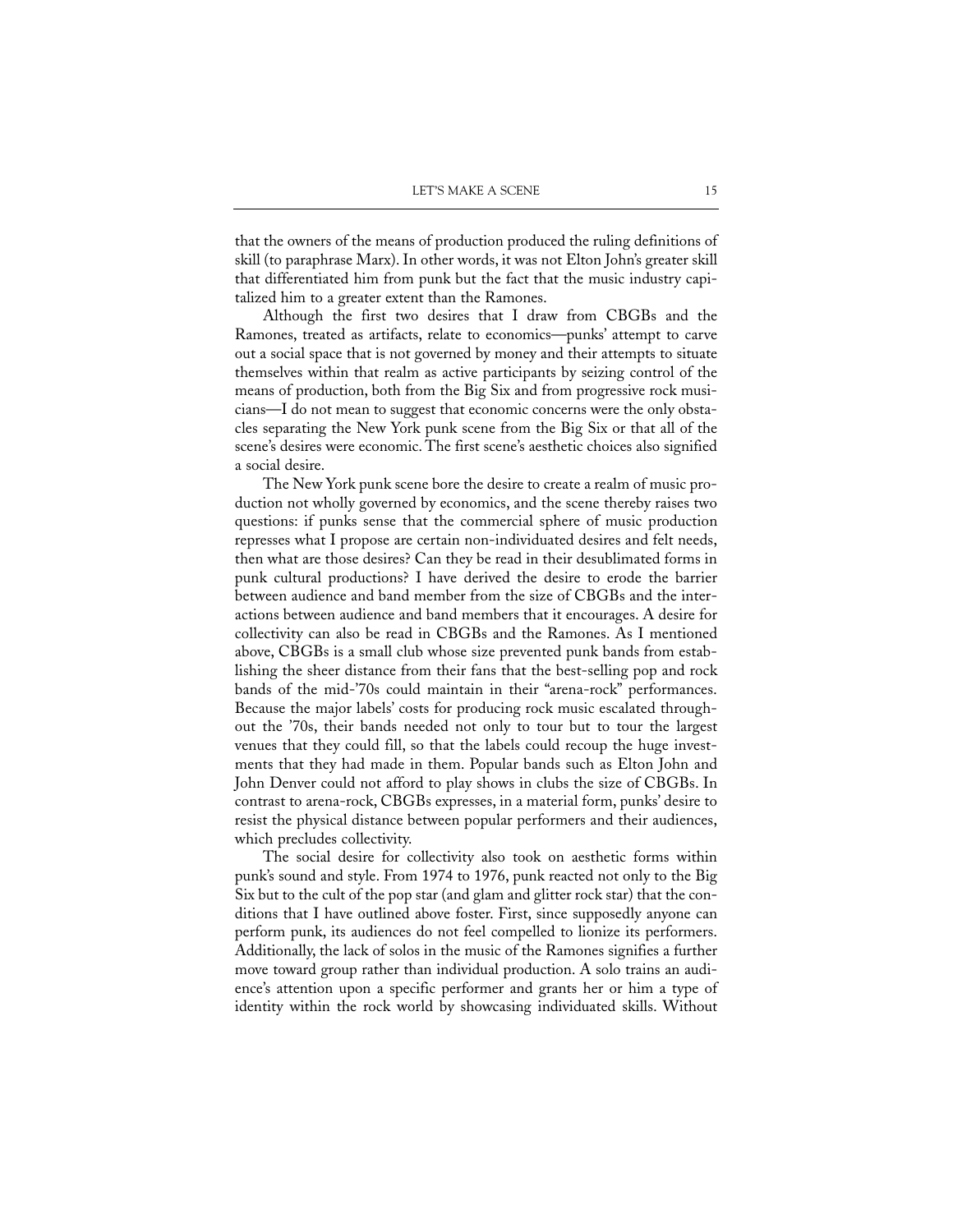solos to guide its investment of interest in specific band members, the audience experiences a band as more of a collective, and band members seem more approachable and less like the distant prodigies that mid-'70s pop superstars had become. A lack of solos also allows an audience to experience music as a set of voices (instrumental and human), each of which can be picked out by the listener but all of which combine into a collective sound.

The clothing style of the Ramones also reflected a desire for communality. The Ramones played in matching T-shirts, leather jackets, jeans with holes ripped in the knees, and cheap sneakers. Pete Frame, author of *Rock Family Trees* (1980) (a two-volume study devoted to New York underground rock), understands the clothing styles prevalent in CBGBs as "glitter-backlash . . . jeans, T-shirts, leather jackets, ordinary" (27), and Hilly Kristal adds, in an interview in 1986, that "CBGB bands and audiences weren't style conscious in the way the glitter groups or the English punks were later on. The only style was torn T-shirts and torn jeans. They just came as they were—the way kids in the East Village dressed then. . . . Even though CBGB is referred to as a punk club, there was never much of that fashion here" (Henry, 58). Understood as "glitter-backlash," the Ramones positioned themselves against bands such as the New York Dolls, who performed frequently at the Mercer Arts Center in New York City until it closed in 1973. Rather than attempting to outdress and shock their audiences—as the Dolls had when they dressed in drag or in red, pseudo-Soviet uniforms—the Ramones emphasized their connections to their audiences. Henry comments that the "New York Dolls confounded traditional images of gender distinction in their stage performance," but their "[g]ender blurring and outrageous attire were simply means by which to shock the general public and show rock audiences something they had never seen before" (40). In contrast, the Ramones' clothing expressed an impulse toward anonymity, suggesting that they had emerged from the audience themselves, an effect that in turn suggested not only that they maintained ties with that audience but that other audience members might emerge as performers in their own right.

There is one final sense in which the Ramones' style signified a desire different from the high fashion or parody thereof embodied in the mystery, pretensions, and aloofness of glitter and Glam Rock performers, such as Lou Reed and David Bowie (Bowie's song, "Fame," was the third-best-selling single of 1975 [Theroux and Gilbert, 231]). Unlike the Dolls, whom Henry describes as following "the precedent set by David Bowie and Lou Reed in blurring gender distinctions," the Ramones rejected the ambiguously gendered clothing of glam and glitter rock and the forms of collectivity that might have emerged from that style. Instead, they opted for a more traditionally masculine and heterosexual style of clothing and its concomitant version of collectivity.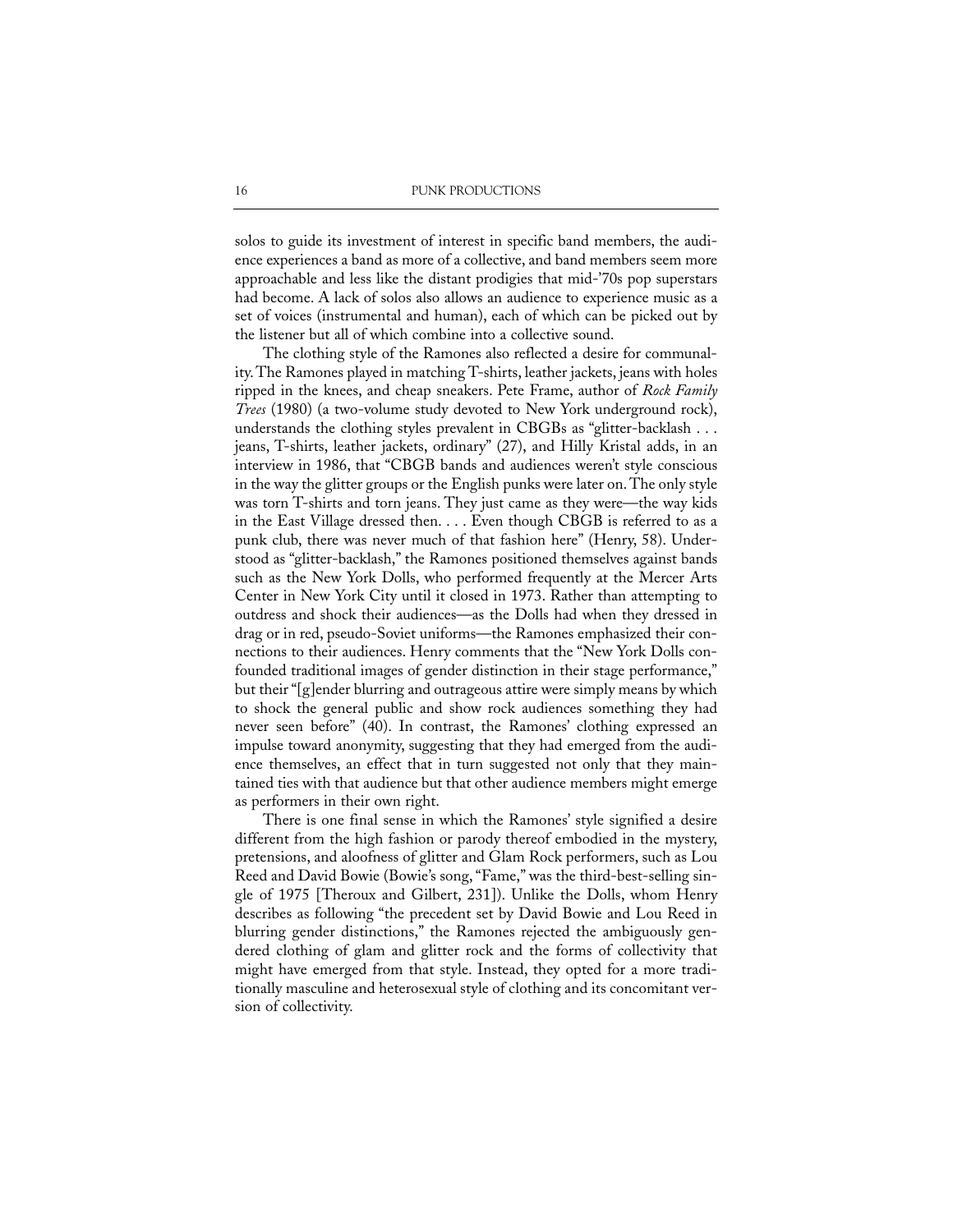In the New York Scene, another desire ran alongside those that I have enumerated above: the music industry's desire, which was not sublimated, to commercialize potentially lucrative phenomena. The Ramones exemplified this occurrence in New York. According to Jon Savage, New York's most prominent zine, *Punk,* drew the seemingly varied trajectories of the scene together, enacting a "successful translation of CBGBs into a package that record executives like Seymour Stein [of Sire Records] could readily understand" (139–40). Stein signed the Ramones to Sire in January 1976, and the label released their first album, *The Ramones,* that February. The label quickly began arranging for the Ramones to tour in support of their album. The first tour began on July 4, 1976. Sire released the band's second album, *Ramones Leave Home,* in early 1977, and the supporting tour began in spring of the same year. A third album, *Rocket to Russia,* was released in late 1977 and was followed by a winter tour in 1978–79.

Although the Ramones did not entirely cease playing CBGBs between '76 and '79, their recording and touring schedule loosened their connection with the New York Scene and its home base of CBGBs. Additionally, as early as the autumn of 1975 the Patti Smith Group signed with Arista, while other key bands in the CBGBs scene—including Blondie, Talking Heads, Television, and Richard Hell and the Voidoids—were garnering record company interest. All of these bands signed with labels within a year: in 1976 Blondie signed with Private Stock, Talking Heads signed with Sire, and Richard Hell and the Voidoids signed with Ork. Television signed with Elektra in 1977 (Savage, 552). The push toward commercialization moved to the fore, the desires to resist commercialization, seize control over the means of production, and collectivize were momentarily absorbed, and the New York Scene dissolved by the end of '76.

## THE ENGLISH SCENE

The English Scene arose in London in 1976, continued until 1978, and included several bands: the Sex Pistols, The Clash, The Damned, The Stranglers, X-Ray Spex, The Buzzcocks, The Vibrators, The Adverts, Generation X, and Chelsea. Similar to the manner in which the Ramones and CBGBs serve to exemplify artifactual evidence of the New York Scene's desires, the Sex Pistols and "punk style" will serve, here, as nodes where a set of specific desires, some carried over from New York and some new to punk, intersect and find cultural expression as commodities and social groupings.

Commentators on the New York Scene rarely link desire with punk, but those mapping out the English Scene frequently do so. Greil Marcus's work on punk exemplifies this tendency.9 In *Lipstick Traces: A Secret History of the*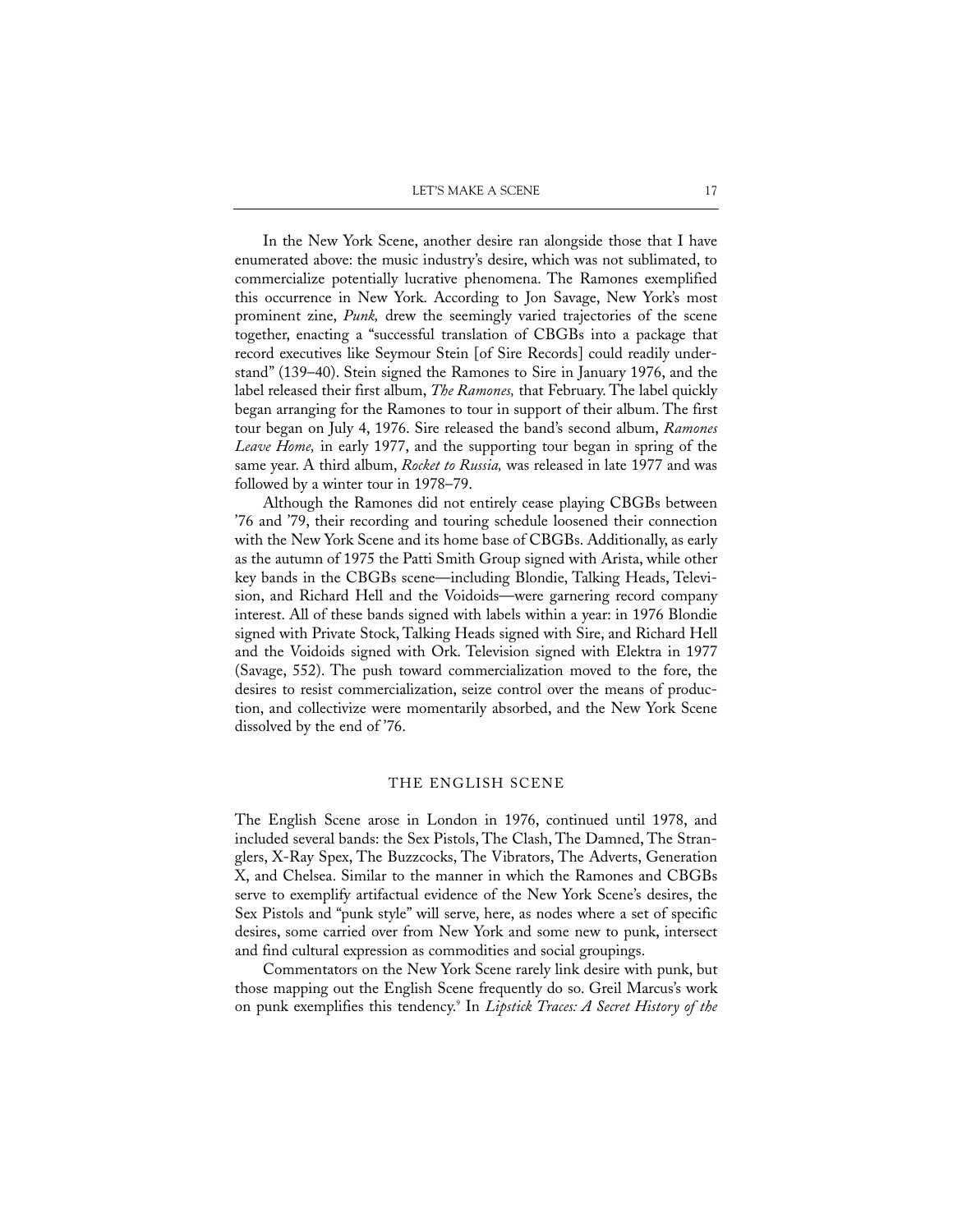*Twentieth Century* (1989), he proffers Johnny Rotten, the lead singer of the Sex Pistols, as the simultaneous culmination and degradation of the expression of a type of desire, arguing that "an unknown tradition of old pronouncements, poems, and events, a secret history of ancient wishes and defeats, came to bear on Johnny Rotten's voice—and because this tradition lacked both cultural sanction and political legitimacy, because this history was comprised of only unfinished, unsatisfied stories, it carried tremendous force" (441). Marcus's book invokes a utopian impulse that throbs through the avant-gardist projects that he traces through the twentieth century and sees culminating in the Sex Pistols. He finds this pulse gathering strength because it is not "sanctioned" or "legitimate," suggesting a repressive logic to cultural desires.

Adhering to Freud's conceptualization of the repression of desire and its ineluctable return, Marcus follows the force of avant-garde desire as it changes in magnitude but not in terms of type or direction over the course of the twentieth century. In a succinct summary, he tracks the desire that he has identified and variously defined through seventy years:

Measured against the demands its precursors made, punk was a paltry reflection; measured against the records the Sex Pistols and their followers made, the leavings of dada, the LI [Lettrist International], and the SI [Situationist International] are sketches of punk songs; all in all it is the tale of a wish that went beyond art and found itself returned to it, a nightclub act that asked for the world, for a moment got it, then got another nightclub. In this sense punk realized the projects that lay behind it, and realized their limits. (442)

In short, punk becomes the most recent bearer of a transhistorical charge that Marcus describes at different times as utopian, nihilistic, and negative (negating), but punk falls short of the original energy that infused the dadaists, Lettrists, and Situationists because it, more quickly than its predecessors, disappears from history. Capitalism subsumes it; at least, Marcus would have it so. Consequently, it is disheartening to find him complicit with this process of subsumption in his admitted attempt to codify in particular the Lettrists but also punk. He confesses: "I have tried to make the ethos the LI claimed into a narrative to fill in the gaps, to make it at least half as clear as it was to Debord, Wolman, Bernstein [all prominent Lettrists] and the rest—inevitably to make their old papers into something *fit for rational consumption.* They didn't" (398, my emphasis).

Marcus's attention to punk proves useful in three ways: he links punk with desire, capitalism, and history. In contrast to Marcus, I have been proposing that desire be thought not in transhistorical or individuated terms (as belonging to Johnny Rotten exclusively, for example) but situated within the specific historical, economic, and regional conditions from which it emerges.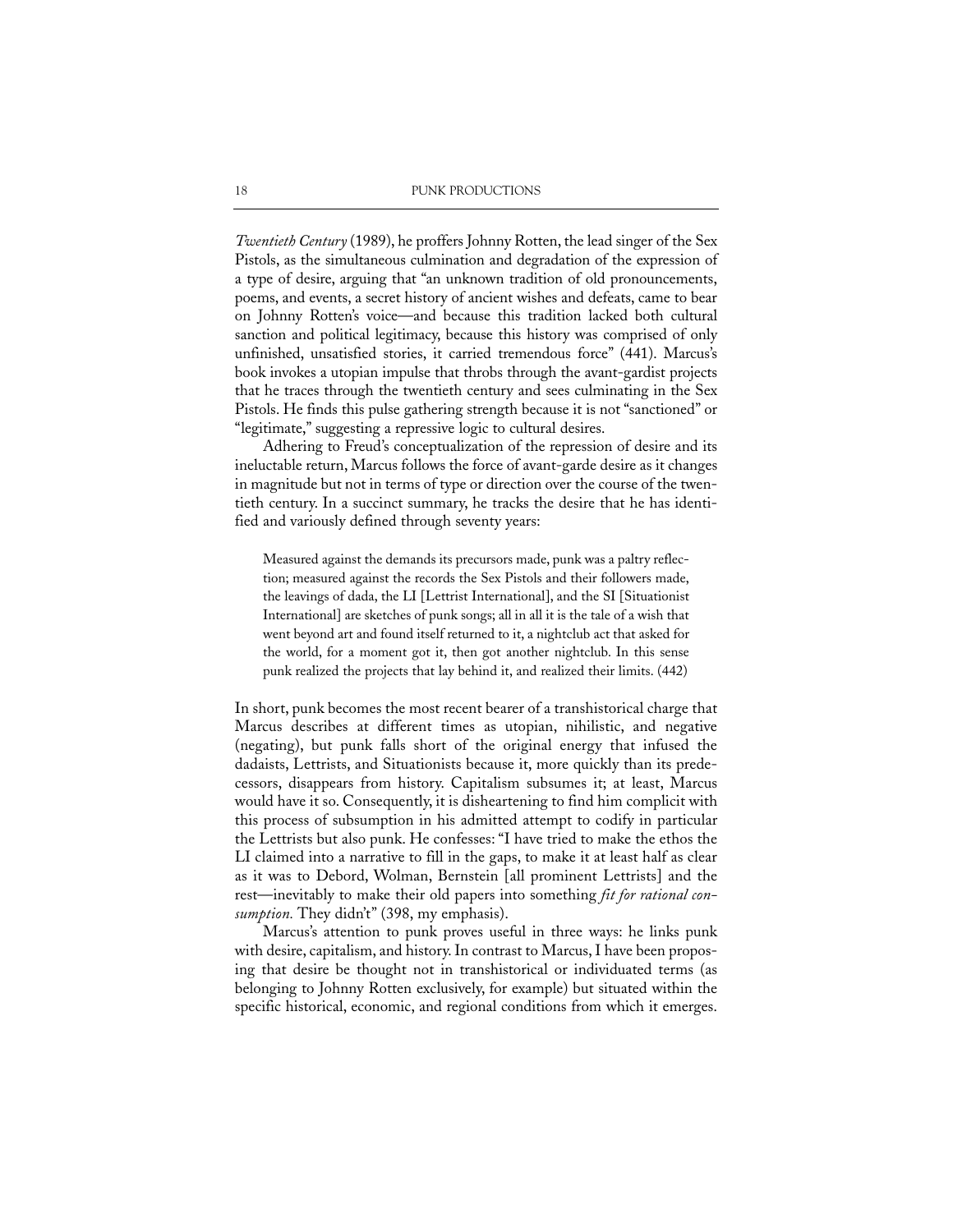Such a conceptualization of desire forces me to map and name the specific components of a scene in ways that Marcus's generalized and transhistorical notion of desire does not. The connection between the English Scene and capitalism and punk's links with history also require unpacking.

According to *New Musical Express* writers Julie Burchill and Tony Parsons's account of the New York and English scenes, *The Boy Looked at Johnny,* English punk emerged from a specific socioeconomic moment, the result of repressed forces and desires. In 1975, there was a "mood of economic crisis [and] depression prevalent in a UK torn by one million plus unemployed and legions of school-leavers swelling their ranks every day, the three-day week, teeming assembly-line education and the Tory mis-rule" that culminated in "miners' strike black-outs" (26). Against this economic background, Burchill and Parsons note that rock venues became "giant stadiums at which the opulent rock aristocracy occasionally deigned to play" (26). It is in the light of this context that the Sex Pistols' "fury made them innovators; for the first time a band was directly reacting against the music business monolith" (34).

The Sex Pistols and their manager, Malcolm McLaren, were not resisting the dominant economic mode of production for rock music, though. In *Sound Effects: Youth, Leisure, and the Politics of Rock 'n' Roll,* Simon Frith writes that "by the end of the  $1970s...$  [w]here capital investment was important the majors still had no rivals. In Britain, EMI, Decca, Pye, Phonodisc, CBS, and RCA manufactured and distributed most of the records that were issued (EMI alone manufactured one in four of all records sold, and distributed one in three)" (138). The commercial system that CBGBs and the Ramones initially eschewed was still in place in 1976, but instead of resisting it, the Sex Pistols and McLaren courted the major labels, and the Sex Pistols signed with not just one but two of them. On October 8, 1976, the Pistols signed with EMI. On January 5, 1977, the label, tired of being connected to the several scandals that the Pistols had generated in a few months, dropped the Pistols (Savage, 285), but A&M signed them on March 10 of the same year, only to drop them six days later for vandalizing the company's offices and verbally abusing A&M employees. On May 12 the band signed with an independent label, Virgin Records.

The desire to avoid commercialization that ran through the New York Scene did not reappear in the English Scene, whose bands embraced the major label attention directed at them after the Sex Pistols had whipped up media attention around punk.10 Within a few months after the Sex Pistols signed with EMI, The Clash had signed with CBS, The Damned with Stiff, and The Stranglers with UA, in addition to numerous other punk signings. However, although the disdain for the major labels evident in New York did not reappear in London, one component of the desire to democratize access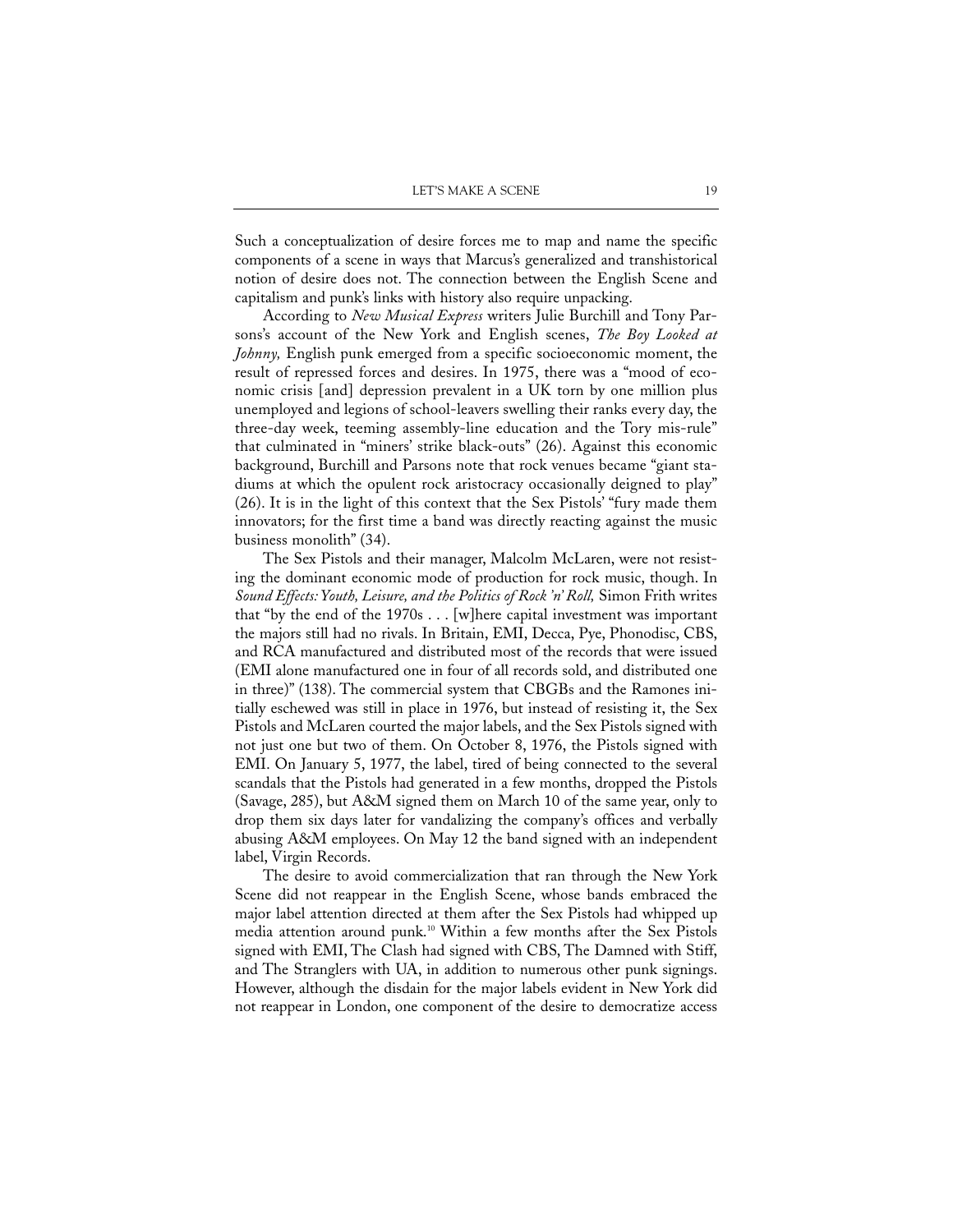to the means of producing rock did. The simplest and most famous expression of this desire appeared in a set of diagrams in the December 1976 issue of a zine devoted to the Stranglers, *Sideburns*. The diagrams demonstrate how to play three guitar chords—A, E, and G—and alongside them runs the text: "This is a chord. This is another. This is a third. Now form a band."11

Read as an artifact or constellation of artifacts, the career of the Sex Pistols also exhibits a mild thrust toward making performers of audience members. Originally, the Sex Pistols was composed of Johnny Rotten on vocals, Steve Jones on guitar, Glen Matlock on bass guitar (later replaced by Sid Vicious), and Paul Cook on drums. None of the band members ever took lessons, and they were not accomplished musicians. Three of the band's original members—Matlock, Cook, and Jones—had used stolen equipment ( Jones stole it piece by piece over the course of two years) to teach themselves how to play and had formed a garage band called the Swankers. Malcolm McLaren, the owner of a King's Road clothing boutique called Sex that sold bondage wear, converted the Swankers into the Sex Pistols and persuaded Johnny Rotten to sing for the band.

According to Jon Savage's account in *England's Dreaming: Anarchy, Sex Pistols, Punk Rock, and Beyond,* for the Pistols' first show the band opened for Adam Ant's band, Bazooka Joe. Ant remembers their set: "There were no guitar solos, it was just simple songs. They did five and that was it: goodnight. The rest of my band hated them because they thought they couldn't play: in fact somebody said as much to Glen [Matlock] and he said: 'So What?'" (qtd. in Savage, 142). What Jacques Attali identifies as the will to composition surfaces here, understood as the desire to seize control over the means of producing music, but in England it took a diluted form compared to its earlier U.S. version. Technical proficiency prohibited both U.S. and English musicians to a much lesser degree than commercial music's institutions, and, while the Sex Pistols provided an English incarnation of the desire to produce music regardless of technical training, their manager, Malcolm McLaren, actively sought out commercial backers.

The Pistols' initial contract with EMI promised the band forty thousand pounds in non-returnable advance money: twenty thousand pounds upon signing and an additional twenty thousand pounds a year later. A&M signed the Pistols for seventy-five thousand pounds five months later, Virgin signed them for fifteen thousand pounds two months after A&M's signing (and an additional fifty thousand pounds a month after that), and Warner Brothers paid fifty thousand pounds in 1977 for the only LP that the Sex Pistols ever recorded, *Never Mind the Bollocks* (1977). Other bands followed suit; Julie Burchill and Tony Parsons comment that, by "the spring of 1977, there were four Pretenders to the Sex Pistols inviolate throne—The Damned, the Jam, the Clash and the Stranglers. Their names never became household-words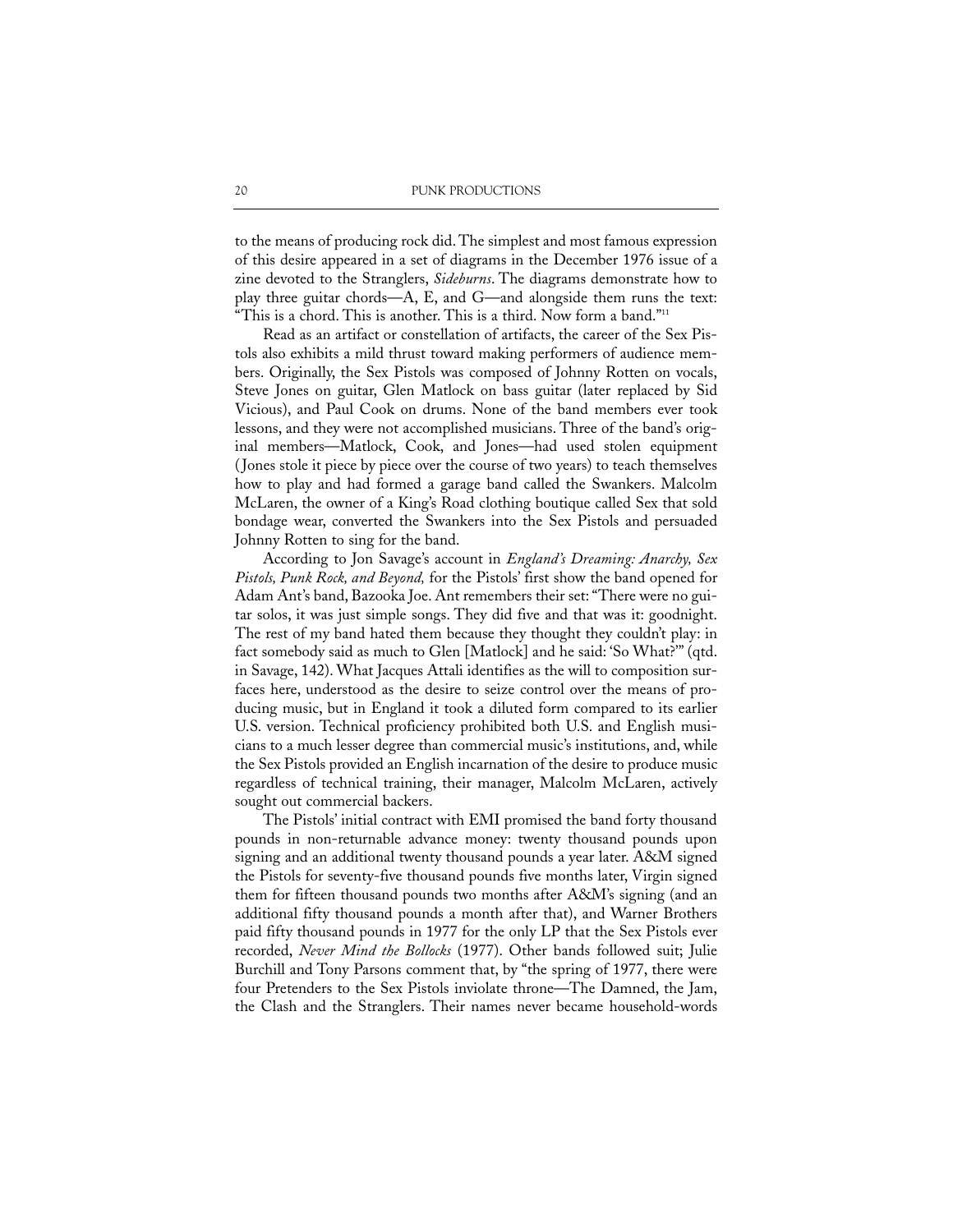synonymous with 'Punk Rock,' but all four consoled themselves with hooking a meal-ticket from a major label" (29). The Clash signed with CBS for an advance of  $\text{\pounds}100,000$ . Especially when considering the fact that the monetary amounts above were only the advances paid and that numerous other punk bands were signed in addition to these five, the significant amount of capital that the majors invested in punk does not speak to the desire to shift economic control over music production from the major labels back to the producers themselves.

While the lack of solos and formal training that conditioned the music of the Sex Pistols can be read as traces of the same move toward anonymity and collectivity that the music of the Ramones signifies, little else about the Pistols echoes the New York Scene's investment in collectivity. In place of collectivizing, the Pistols aimed at antagonizing. Adam Ant describes their first gig, which exemplified the band's behavior over the course of its brief lifespan: "At the end Rotten slagged off Bazooka Joe [for whom the Pistols were opening] as being a bunch of fucking cunts" (qtd. in Savage, 142). Savage summarizes the Pistols' public stance in 1976: "It quickly became clear, as they moved out into the world, that the Sex Pistols were programmed for confrontation. McLaren was ambitious for his group: as his instrument, they would act out his fantasies of conflict and revenge on a decaying culture" (150). Although the English Scene maintained, in diluted form, only two of the New York Scene's three determinant desires, all three returned in later punk scenes. However, new non-individuated desires become legible within the artifacts of the English Scene, if those artifacts are approached as material objects and social structures that harbor imprints of the collective desires that punk produced. One such desire is a drive to create, or recreate, history as a narrative in which punks could feel that they actively participated.

The subtitle of Greil Marcus's *Lipstick Traces: A Secret History of the Twentieth Century,* warrants attention. Marcus explains in the prologue that two questions shape his book: "Is it a mistake to confuse the Sex Pistols' moment with a major event in history—and what is history anyway?" (4). He dispenses with the first question quickly, answering it in the negative, and, one hundred fifty pages later, proffers the beginning of an answer to the second question. He describes the secret history of "the performing space" as

a place where revolution goes to die, where its spirit, to use a favorite situationist word, is "recuperated": *where the shout of what should be is absorbed into the spectacle of what is,* where the impossible demand is brought back into the fold of expectation and result, where the disease of collective vehemence is cured; where "revolution" means a moment in which people say no, enter into festival, are then in one way or another pushed out of history, their moment dropped down into a footnote. (151, my emphasis)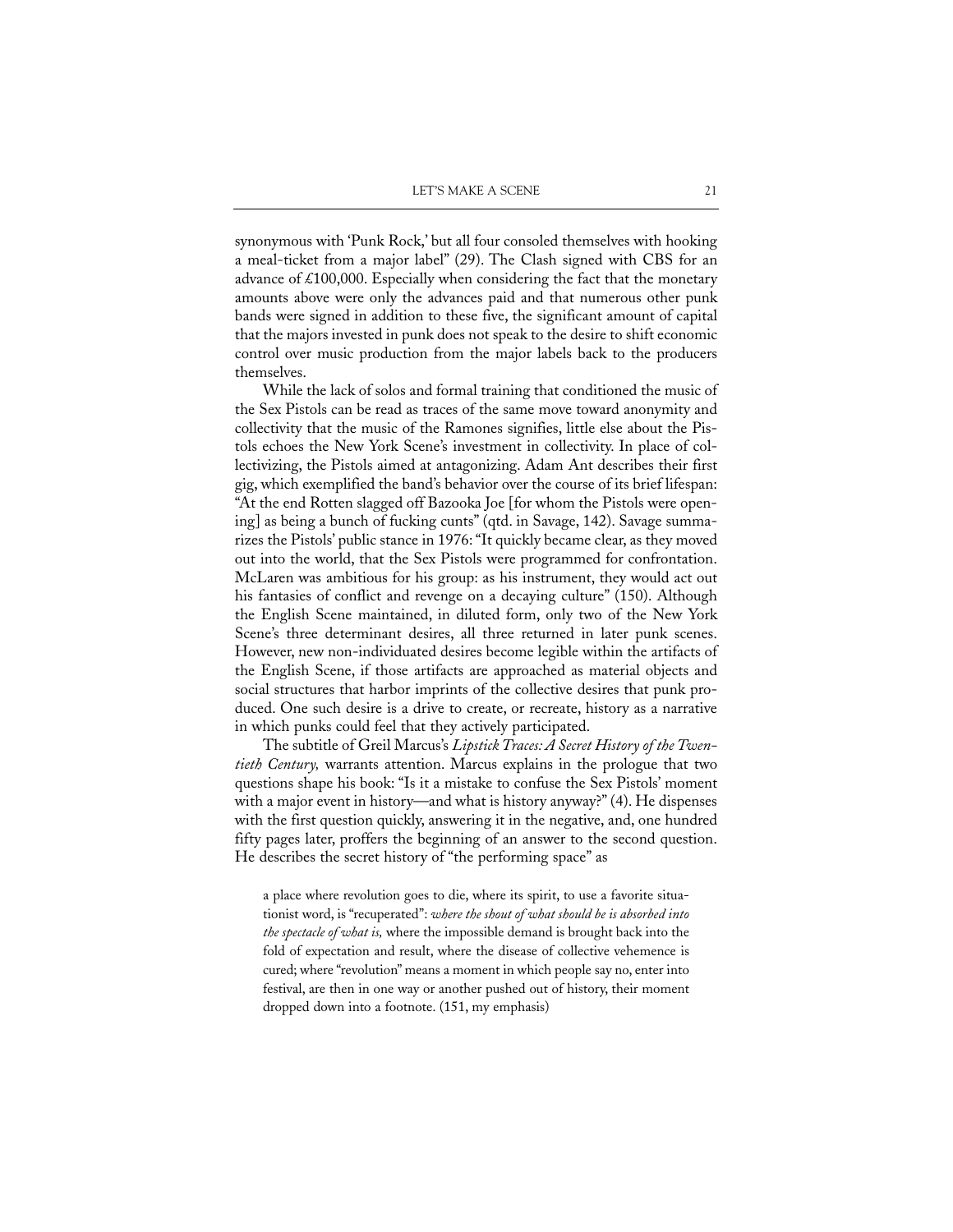Marcus proposes to write the "secret history" of the Lettrists, Situationists, and punks—groups that have been pushed out of History proper; however, it is worth noting Marcus's implied concept of History. In his "Theses on the Philosophy of History," Walter Benjamin warns that "[t]here is no document of civilization which is not at the same time a document of barbarism" (256). Marcus's argument initially invokes what Benjamin would term the "History of the victors," and, consequently, events that "drop out of History" seem to Marcus to open up the possibility that "secret" histories could be written, oddly enough, in an effort to reinsert them into History. Marcus's project seems to violate the spirit of the "secret" history: if being pushed out of History is what allows a group to live a secret history, then to be recuperated would mean the opposite, for the Situationists especially but also for the Lettrists and punks; a recuperation would mean a reinsertion into official History that, by definition, must not include them. In a more generous reading of Marcus, I might highlight the possibility that he does not mean to recuperate punk for History but to destabilize the concept of History by forcing it to include and account for secret histories. However, he situates punk within the already existent history of the Lettrists and Situationists, as its final chapter. As such, it does not break with tradition and traditional means of representation that, as I will explain below, a destabilizing of History necessitates.

Instead, recuperation appears to be Marcus's project, and he fulfills it. He narrates the story of punk's desires, and his narration enacts their closure; he renders them consumable, a part of History, and shepherds them into the "fold of expectation," thereby sheltering them and us from confronting or learning from them as unfulfilled desires. In Marcus's narrative, punk's translation from utopian impulse ("what should be") into spectacle ("what is") marks the site at which History contains punk and makes a footnote of it; History itself becomes a spectacle. In contrast to Marcus, I propose that the Sex Pistols exhibited the will, prominent within the English Scene, *to live historical time,* in Guy Debord's words. In *Society of the Spectacle,* Debord describes the rise to power of the bourgeoisie and explains that the "victory of the bourgeoisie was the victory of a profoundly historical time—the time corresponding to the economic form of production" (104): official History becomes "economic history" or the History of the economy. He adds that "history, which had hitherto appeared to express nothing more than the activity of individual members of the ruling class, and had thus been conceived of as a chronology of events, was now perceived in its general movement—an inexorable movement that crushed individuality before it" (105). It was the desire to retain the notion of a history that could be participated in that flowed through the English Scene.

One response to this problem of history/History appears in McLaren's attempt to figure, along with the Sex Pistols, within official, economic History. It appears in an unrepressed form—since this desire is in no way inimi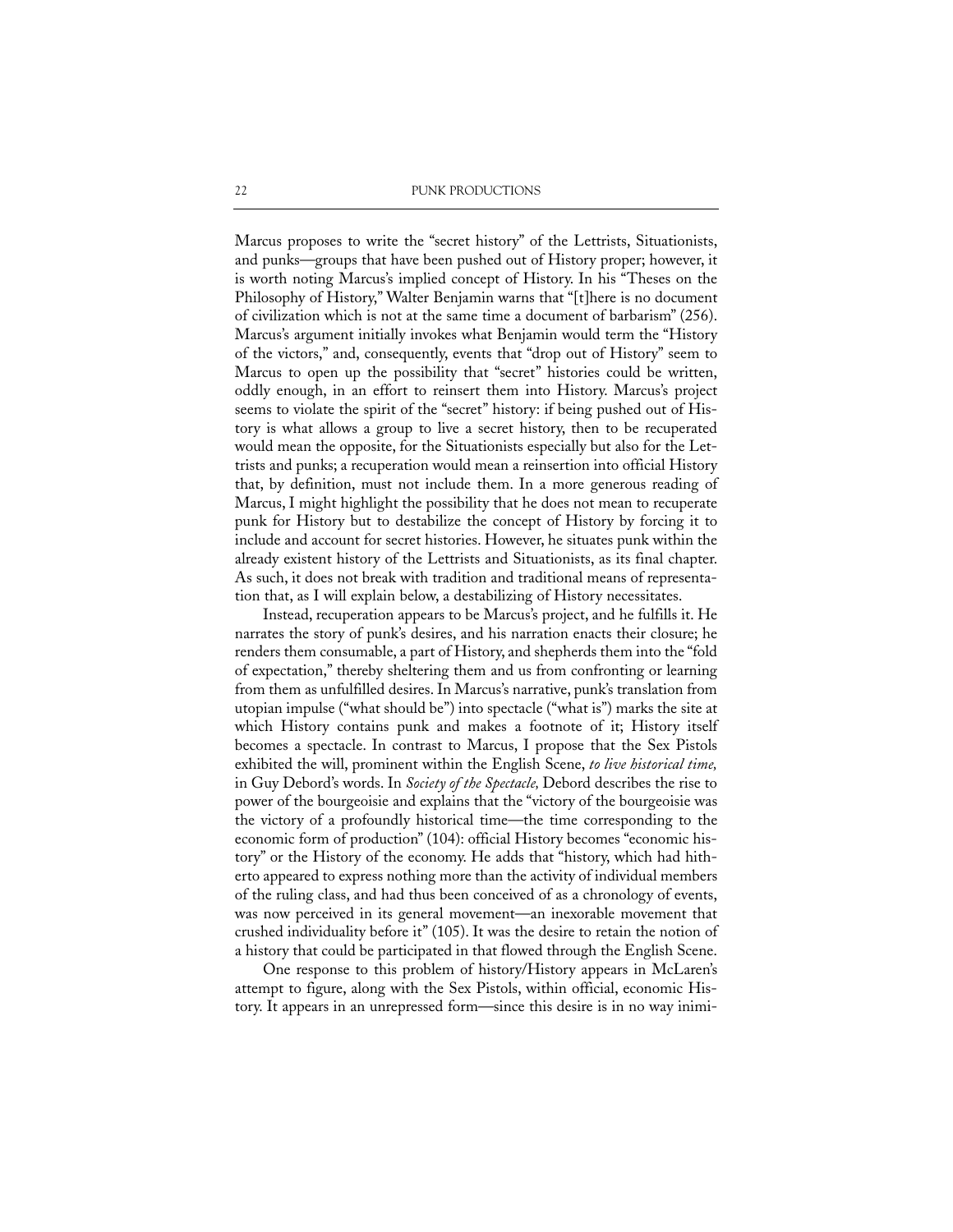cal to the commercial production of music—in McLaren's pursuit of the major labels and the series of contracts that he and the Pistols signed with them. The manager and band obtained an at least momentary place within the economic History of the commercial record industry.

More in line with my project here, however, is punk's method for mediating between economics and some other method of formulating history. Punk's mediatory strategy is negation; it is the attempt to live history by negating Historical tradition through breaking with it and thereby clearing a space for a new form to emerge.12 As Peter Bürger writes, "[T]he historical avant-garde movements cause a break with tradition and a subsequent change in the representational system" (63). Although punk might occur too late to be considered avant-garde, its negation does cause a shock which creates a break that marks the vanguard of a new "representational system." Bürger adds that in "contrast to the constant change of individual *means* of representation, which marks the development of art, the change of the system of representation . . . is a historically decisive event" (116). I attribute this "decisiveness" in part to the *collective* rather than individual aspect of the change. The Sex Pistols alone were not enough to constitute a real break, nor have I been arguing that they were, but the will to history that they bore, and that eventually informed the English Scene as a whole, constituted a shift in mass culture's means of representation.

As Bürger indicates, the shift begins with a break made possible by a shock. Before punk and the Sex Pistols, mass culture and especially its music component had become reified and remote from what Dick Hebdige considers "working class concerns." According to Hebdige, in the mid-'70s Glam Rock held sway in England, with fans who were over twenty adhering to David Bowie, Lou Reed, and Roxy Music (62). He adds that glam "tended to alienate the majority of working-class youth" because of its musicians' "extreme foppishness, incipient élitism, and morbid pretensions to art and intellect" as well as their "lyrics and lifestyles" that became "progressively more disengaged from the mundane concerns of everyday life" (62). Hebdige credits the most financially successful glam rocker of the mid-'70s, David Bowie, with "opening up questions of sexual identity which had previously been repressed, ignored or merely hinted at in rock and youth culture" (61) but closes down the possibility that those questions could figure among English youth culture's "everyday concerns," which he describes as characterized by a "working classness," a "scruffiness and earthiness" (63), and focused upon how "the passage from childhood to maturity was traditionally accomplished" (62). Hebdige elides the gendered aspect of what he reads as punk's rejection of ambiguously constructed sexual identities in favor of heterosexually constructed ones.

Although the popularity of glam is debatable, as I have indicated above, by the mid-'70s the commercial record industry (the Big Six) in the United States and England was investing large amounts of capital in primarily pop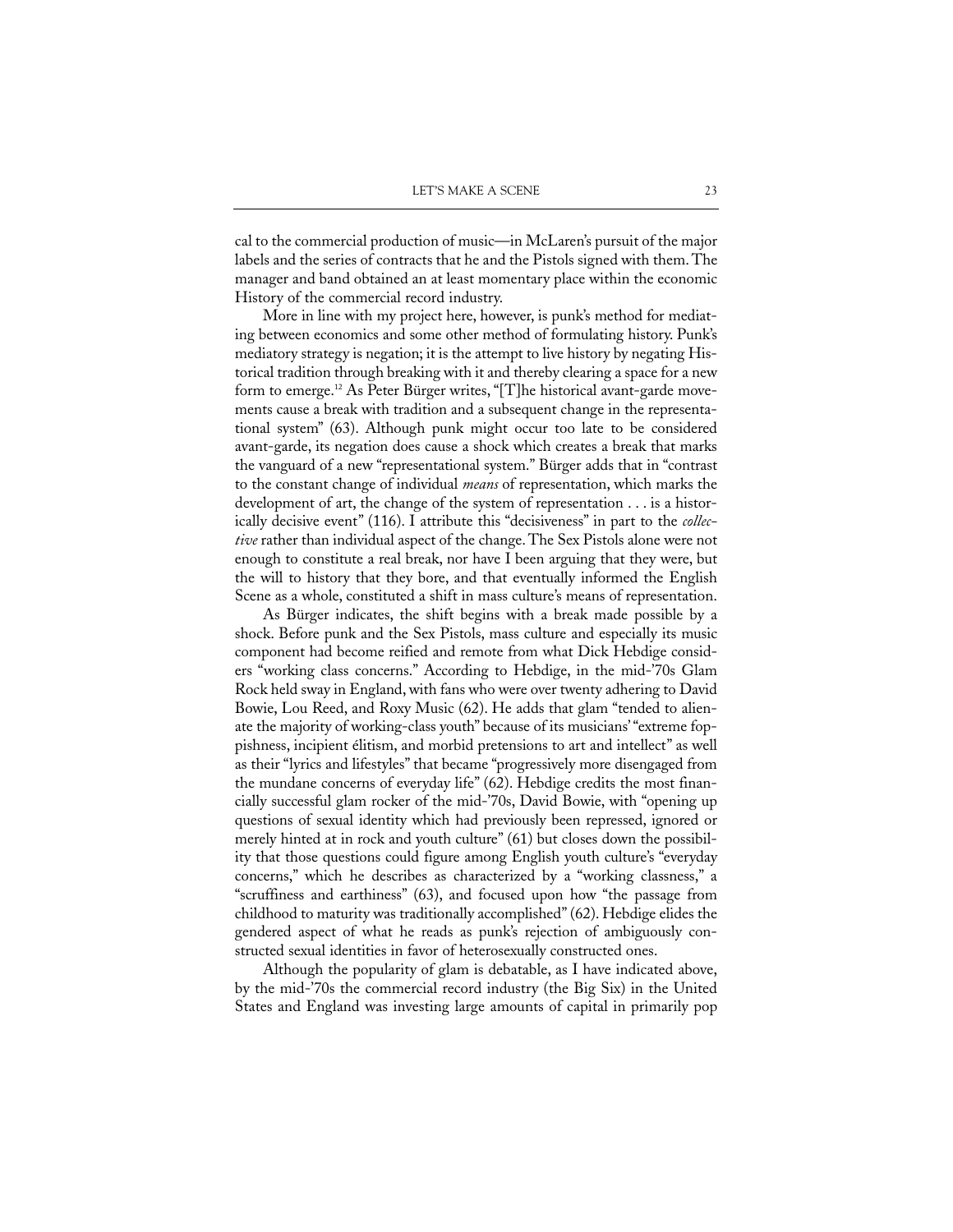and rock performers: John Denver, Elton John, Paul McCartney and Wings, and Barbra Streisand in 1974; Elton John and Captain and Tenille in 1975; and Peter Frampton, Fleetwood Mac, the Eagles, and Johnnie Taylor in 1976. In the arena, the space in which these acts performed, the distance between the audience and the stage dramatized the class differences between the two. Arena rock fits the model for the spectacle that Debord describes, with reference to "cultural centers," as capable of recapturing "isolated individuals as individuals *isolated together*" (122). He adds that, in the spectacle, "[a]ll that once was directly lived has become mere representation" (12). The spectacle radically separates the few performers from the immense audiences and denies the possibility of interchanges between them, producing "a flat universe bounded on all sides by the spectacle's *screen,* [so that] the consciousness of the spectator has only figmentary interlocutors which subject it to a one-way discourse" (153). The pop and rock stars stood alone and at a great remove from their audiences and performed as the spokespeople for the Big Six that lurked, invisible, in the wings behind them.13 The names of the bands from the '70s also emphasize the cult of the rock "artist"/"musician": of the ten groups that I list above, seven were named after the principal performers, encouraging audience members to cathect these individuals while regarding the rest of the bands' members as back-up musicians.

In my description of the relations between major label performers and their audiences, I do not mean to shut down the disruption that audience members have the potential to embody at a major label artist performance or the possibility that a single person, group of concert goers, or entire audience might create readings of performances that the music industry neither intends nor condones. Such disruptions and readings would, again, fall outside of the History of the music industry. In short, I do not mean to construct a rigid opposition between active performers and passive audiences. However, while I have attempted to leave open the possibility of active major label audiences, in examining the material arrangements of punk and major label shows, the punk venues strike me as much more likely to facilitate active audiences, while major label shows seem calculated to prevent them.

The pop and rock music industry as a spectacle was punk's target. In order to enter into the history of mass culture, punk had to assault and break with the tradition put in place by the creators of that history—the commercial music industry. To change the means of representation, the old means had to be attacked and exposed as false and contradictory. Toward this end, English punk attempted to negate the spectacle itself, but its attack upon the spectacle assumed the paradoxical form of hyper-spectacle, of endeavoring to push all the way through the spectacle in order to expose its contradictions in an unconscious effort to come out the other side of it and arrive at something that was *not-spectacle*.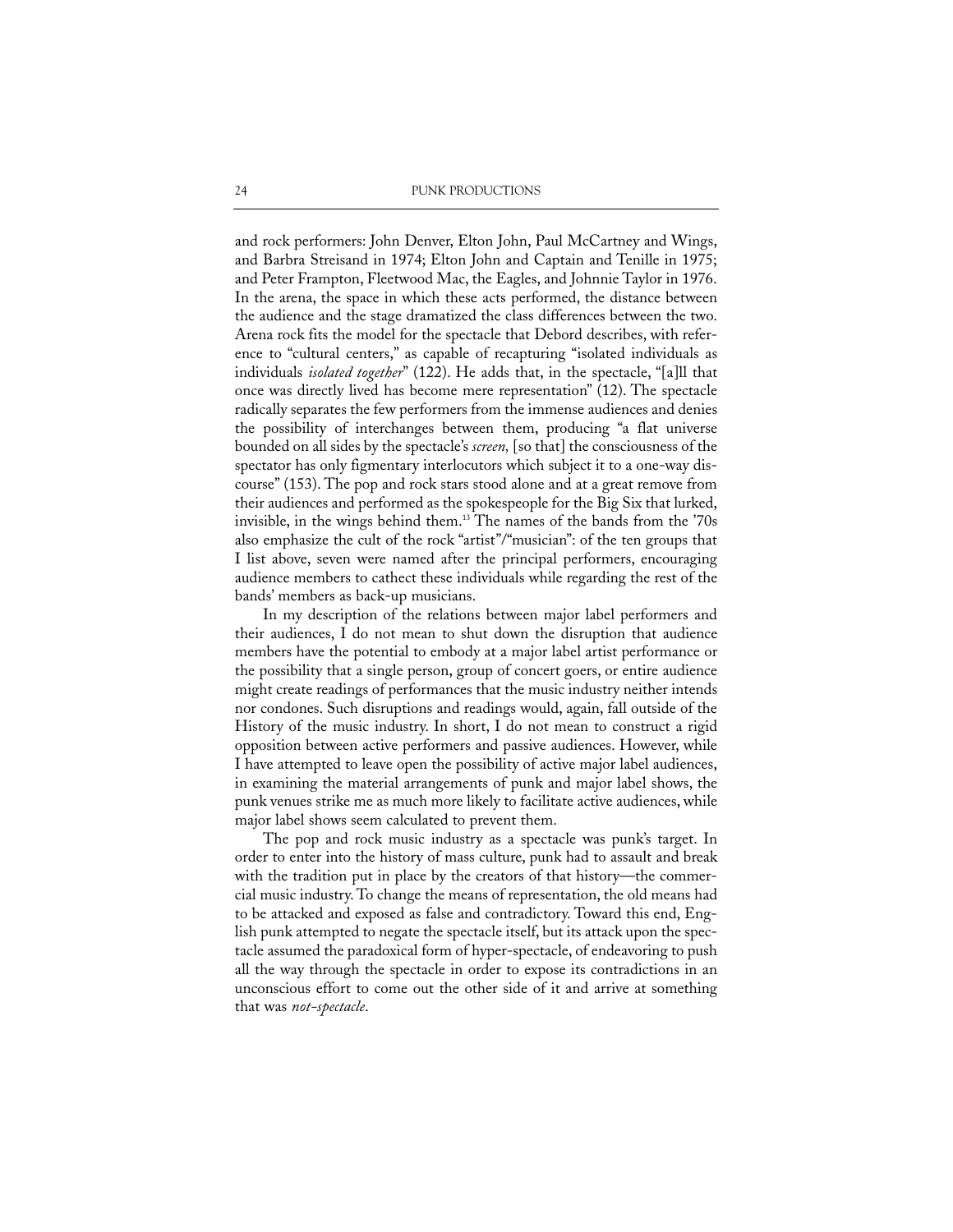A question now arises: What aesthetic form did the music of the spectacle take in the realm of mass culture and music? Even if accomplished with extremely broad strokes, the task of sketching the aesthetics of mid-'70s pop and rock looms as a daunting project that I will not undertake here.<sup>14</sup> However, the *form* of the music industry's major product of that era can be quickly delineated. As I mentioned above, the capital investment in rock and pop, the arena venues that that investment necessitated, the consequent distancing of musicians from their audiences in the social and material spaces of class, and the immense salaries that performers garnered all combined to establish the apotheosis of the singer-songwriter as the creative "artist" doing "important work" in the mid-'70s. Such work supposedly warranted the large advances that the major labels paid performers. In short, the very form of the arenarock spectacle served to guarantee that the audience maintained the proper attitudes of awe and respect toward the spectacle of the performer. As Simon Barker, an early member of the Sex Pistols's fan club, the Bromley Contingent, says about Glam Rock in England, whose labels trafficked in similar means of representing their artists: "It became a lifestyle. Roxy [Music, an English glam band] perpetuated that: seeing [Brian] Eno have tea with Salvador Dalí. Bowie had paved the way but they took it a little further" (qtd. in Savage, 145). Barker's comment suggests that Brian Eno, as a representative of the music industry, deliberately and publicly demonstrated the differences between himself and his fans, who presumably could not arrange to have tea with an iconic surrealist painter such as Dalí. Punk might also constitute a range of lifestyles, but for Barker these "styles" would not hinge upon differences between the social mobility of the performers and the audiences. Additionally, punks would not publicly attach themselves to a representative of an already-established form of high art, such as Dalí.

In 1976, the year before A&M signed the Sex Pistols, the label had the top album of the year: Peter Frampton's *Frampton Comes Alive* sold more than thirteen million copies. Frampton was a singer-songwriter and guitarist who established himself in the late '60s in two bands, the Herd and Humble Pie (Theroux and Gilbert, 242). On May 10 of the next year, hard on the heels of its success with Frampton, A&M signed the Sex Pistols outside of Buckingham Palace. Although the history of the Sex Pistols offers numerous examples of the hyper-spectacular, the signing of the Pistols to A&M serves as a moment in which the desires underpinning the English punk scene became visible, especially in relation to Peter Frampton's work, if this staged signing is read as an expression of collective desires in an encoded form. Signing a "talent" such as Frampton, whose singles "Show Me the Way," "Baby I Love Your Way," and "Do You Feel Like We Do" carried his album to the top of the charts, maintained the arena rock spectacle: although Frampton's performance was pure spectacle, it did not acknowledge itself as such. Instead, it leaned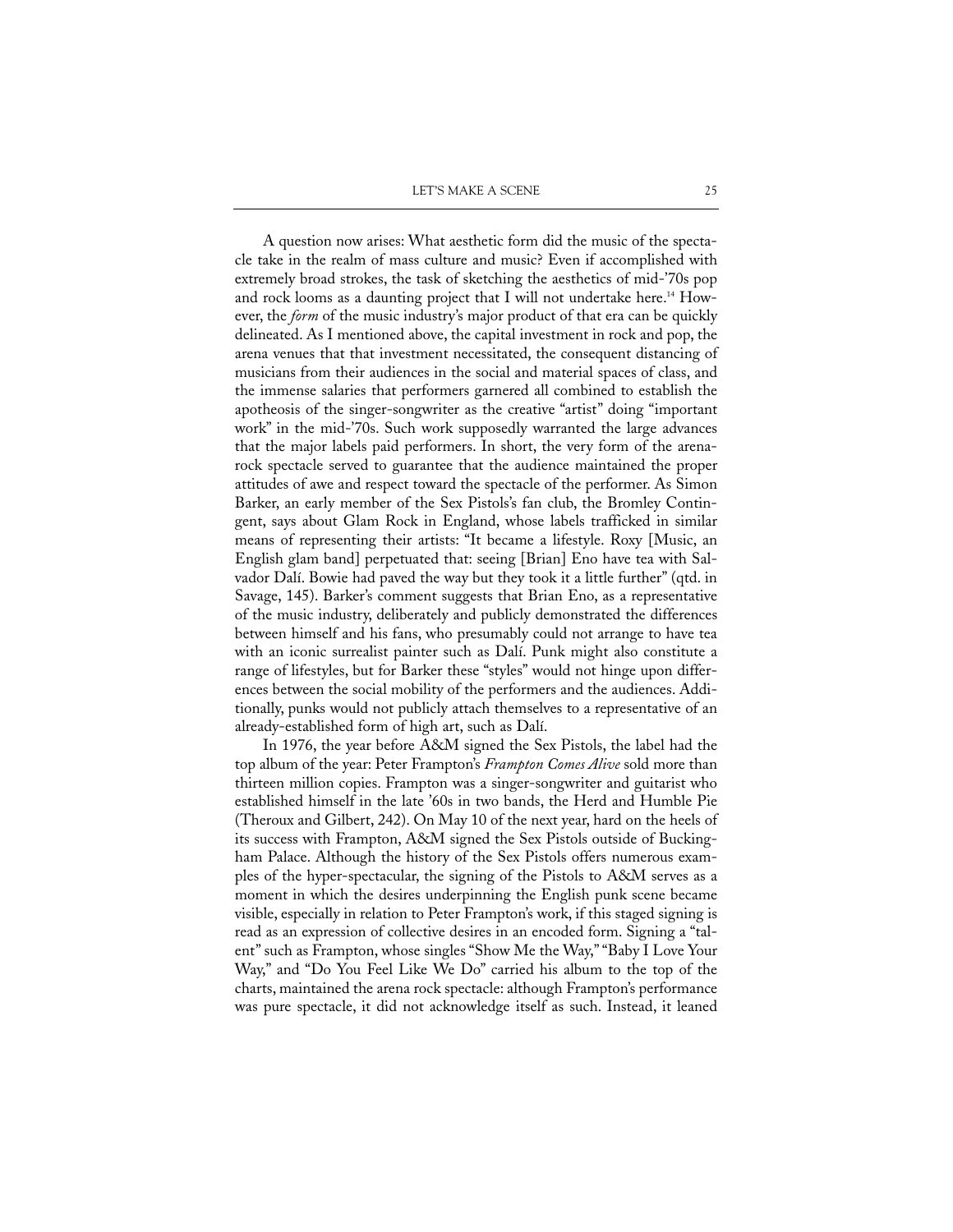upon the music industry's rationalization of the spectacle, which was that the artist was worth an impressive advance because of his talent and proficiency. No doubt Frampton's most impressive talent, for A&M, was actually his ability to move more than thirteen million units.15

The signing of the Pistols signified something else: it publicly demonstrated that a major label<sup>16</sup> would sign a band to a two-year, £150,000 contract *solely on the basis of its spectacular image,* hoping and trusting that spectacle would translate into sales. The signing reads as the English Scene's desire to pierce through the fiction of the spectacle and show it for what it is: the Pistols demonstrated that, when tempted, the same apparatus that, to sell its products, mobilizes the fiction of a depth model, of a real talent or artistry behind a band or artist's image or appearance, will also forsake that model and all claims of quality or aesthetics in order to sell a band that announces itself as nothing but spectacle, nothing but appearance. In this exposure of the spectacular character of the music industry, the money becomes foregrounded and attached directly to spectacle rather than to aesthetics: A&M was obviously not signing the Pistols for any reason other than to fashion them into commodities. This signing therefore falls back, retroactively, upon all signings to taint them with their spectacular character, with the fact that the spectacle itself is the commodity, perhaps even the newly dominant form of the commodity, as Debord claims.

The signing itself demonstrated, in microcosm, the type of spectacular behavior that the Pistols had already become famous for by March 1977 and maintained, on or off stage, from the beginning to the end of their short career. The actual signing of the papers in front of the palace was uneventful, although the juxtaposition of a punk band with English royalty suggests some parallels: both lack depth and are figureheads, for an industry or a nation. Both are types of spectacle. Later, after a press conference at which the band drank heavily, the Pistols arrived with McLaren at A&M's offices. Paul Cook and Sid Vicious fought in the limousine on the way over. McLaren describes their subsequent arrival: "When we arrived at A&M Records, they all got out, Sid without any shoes, Paul with a black eye and blood dripping down his shirt. Steve was carrying bottles in his jacket and in his inside pocket, and the same went for Sid who was catatonic" (qtd. in Savage 317). They visited the offices to discuss their first single for A&M, to meet the people with whom they would be working, and to celebrate the signing. None of these events occurred, but Sid cut his foot, swore at a secretary, smashed a toilet bowl and a bathroom window, and then bathed his foot in another toilet. Cook and Johnny Rotten threw wine around the offices and at Sid, and Steve Jones went into the women's bathroom by mistake and propositioned the women whom he surprised there (Savage 319). Jon Savage concludes: "The Sex Pistols were supposed to be bad but they were stretching the limits of the playpen.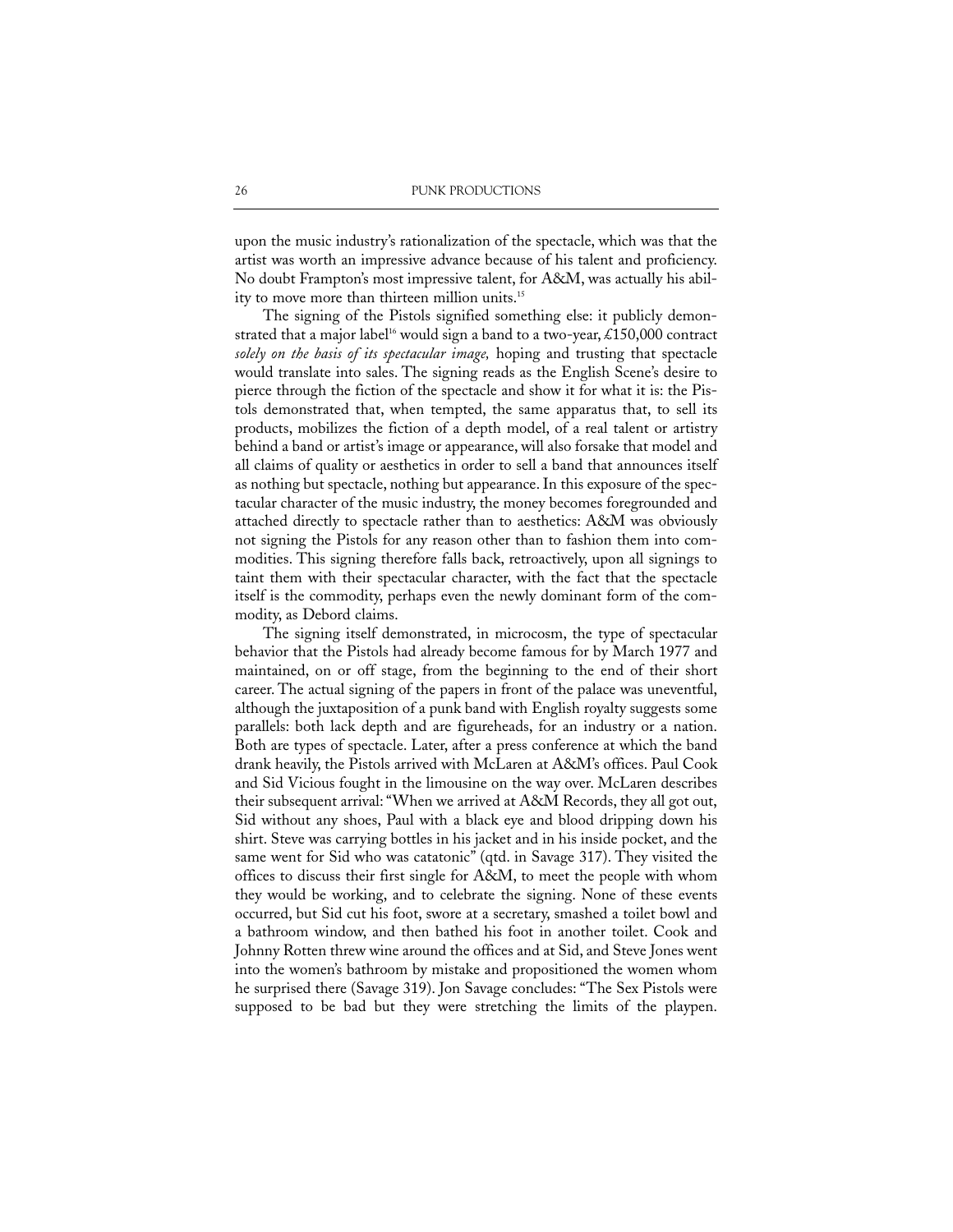Although Green [the A&M executive who oversaw the signing] had expected a certain wildness, the spectacle at the New King's Road offices was both excessive and squalid" (318).

While the show that the Pistols put on for the A&M employees only accounts for one of the registers in which they performed, I have concentrated upon it because it marks a point at which the English punk scene directly encountered its primary target: the commercial music industry. McLaren's strategy was to attack it from within its ranks, as a member, not in order to replace it with another option but to expose its contradictions. The English punks' collective desire to create a type of history in which they could participate surfaced at A&M's offices when McLaren and the Pistols attacked the music industry's official History of what rock means and what its means of representation signify. In order to establish an unofficial history, the English Scene's punks created a moment of shock in which they broke with the spectacle of the History of rock, which is the spectacle of rock's *economic* history the history of the most popular and best selling albums and singles—masked as the History of "rock as art." The break took the shape of a hyper-spectacle, a spectacle that acknowledges itself as spectacle, an image and an appearance that does not pretend to correspond to anything beyond itself. Specifically, the English punk scene foregrounded its spectacular character in order to disavow the deeper meanings that might adhere to commercial rock sold as the art of singer-songwriters. However, in announcing that the rock industry was just economics whose History was the narrative of its labels' financial successes and failures, English punk can be read as expressing the desire that rock could mean something besides economics, that it could represent something besides sales. The English Scene's attempt to push beyond spectacle without ever arriving there itself betrayed a desire for an outside to economics.

A further desire emerges from England's early punks, the desire for an identity that was neither founded upon nor represented by appearance. Again, punks attempted to face down spectacle but this time in the form of fashion, and, again, they turned the spectacle back upon itself in their hyper-spectacular clothes. Dick Hebdige takes a different tack in approaching punk fashion. He describes it as a "rendering" of "working classness metaphorically in chains and hollow cheeks, 'dirty' clothing (stained jackets, tarty see-through blouses) and rough and ready diction" (63). For Hebdige, punk fashion can be read semiotically as a system of signs that represents the working class. In response to English Glam Rock in particular, punk renders visible, for the cultural theorist at least, contradictions between the upper class that Glam Rock fashion represents and the working-class significations of punk. In short, Hebdige locates in punk the expression of a cultural desire to reassert the existence of the working class within the field of commercial rock, where upper-class trappings were privileged and signs of the working class were for the most part invisible.